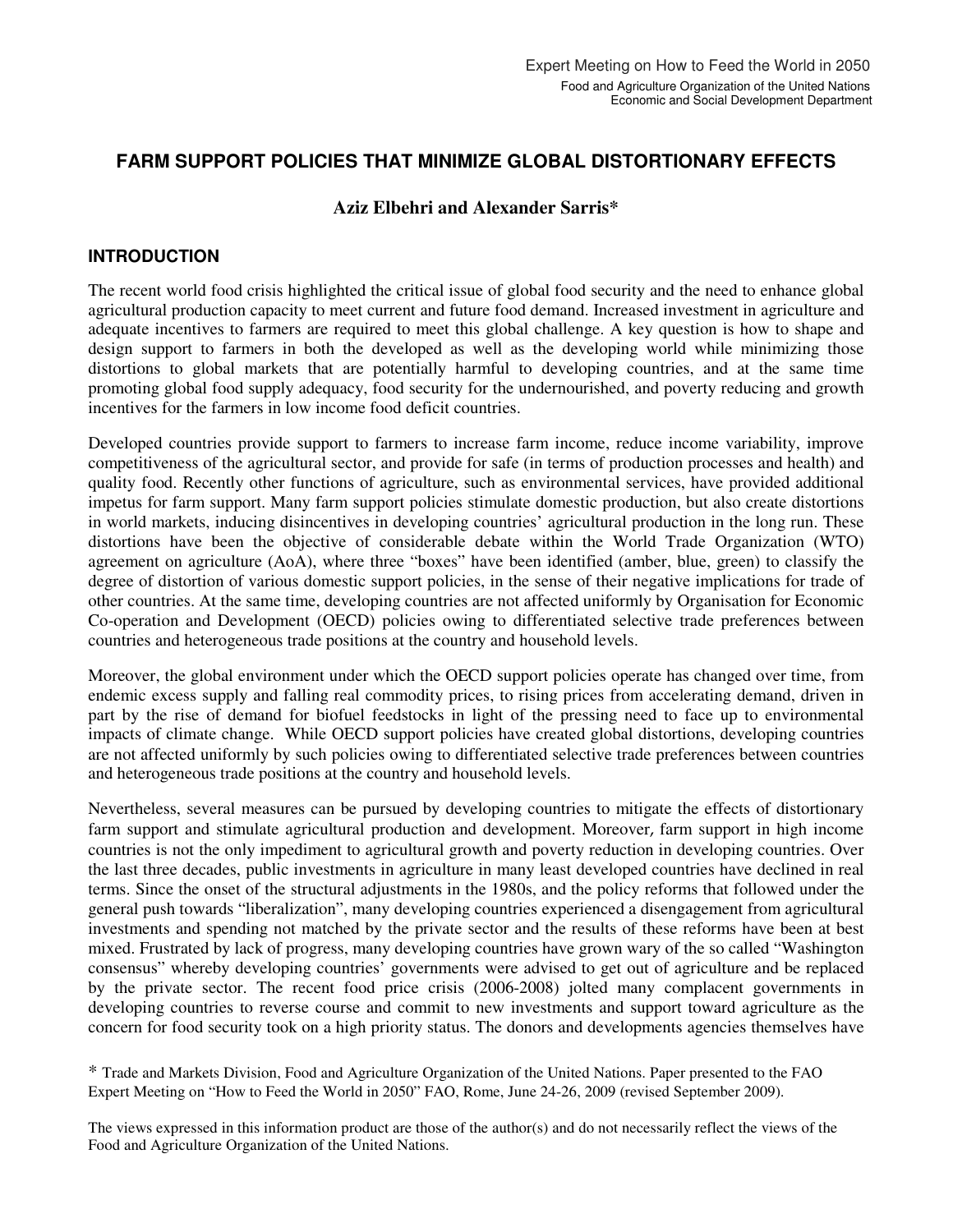come around, accepting the critical importance of agriculture and there has been a noticeable shift in their programs, in the last two years with increased attention to agricultural development.

The paper provides a review of farm support in high income countries, and discusses options for support to achieve some of the same objectives in a less distorting fashion. It also addresses non-distorting responses that could be adopted in developing countries to support farmers, ensure a long term and sustained faster growth in agricultural sector, enhance food production and rural incomes, and lower poverty. The paper is divided into two parts. In part one, the paper focuses on the OECD farm support policies and their implications for market distortions in third countries; a particular focus will be given to decoupled support and the complementary policies needed to support developed countries farmers without resorting to distortionary support; other issues examined are risk mitigation and insurance related schemes, trade and market access reform under the Doha round, and biofuel policies.

The second part of the paper addresses the policy responses in developing countries that address both the challenge of policy-induced market distortions as well as seeking new impetus to revive production capacity to meet the growing demand for food. Among the issues addressed in the second part are the issues of investments, trade policy, effective input subsidies, insurance and risk management schemes, and carbon offsets under climate change. Our goal is to examine the issues analytically and arrive at recommendations as the types of policies that could be least distortive in achieving a given policy objective. We draw largely from the literature and key insights from two expert meeting consultations held at FAO Rome between December 2008 and May 2009 on this topic.

# **1. OECD FARM SUPPORT AND DISTORTIONARY EFFECTS**

Current OECD agricultural support encourages production and discourages consumption of agricultural products within the OECD; this reduces the volume of global agricultural trade and tends to reduce commodity prices on the world market. It reduces returns to non-OECD agricultural producers and thus inhibits investment and agricultural development. Consequently, agricultural support in OECD countries is costly and distorts international commodity markets; it also disproportionately benefits wealthier households that own large amounts of agricultural land, it raises food costs, which disproportionately reduce the real incomes of lower income households (Skully, 2009). However, agricultural support is not uniformly distorting. Compared to producer price support, a tariff causes more trade distortion than an output-based payment because the latter increases both production and reduces domestic consumption, while producer price support only raises production. Thus the tariff causes a larger reduction in imports and a larger decline in the world price of the commodity.

The overall OECD support to farming has been remarkably stable over time, despite periodic reforms since the onset of the Uruguay Round. According to OECD, from 1986-87 until 2005-07, the value of OECD agricultural production increased by 53 percent, while total producer support increased by 10 percent. The ratio of producer support to the value of production declined from 40 to 29 percent. Market price support and payments based on output have decreased. Combined, support based on commodity output accounted for 82 percent of total support in 1986-88; in 2005-07 it accounted for 55 percent. Consequently, the aggregate trade-distortion coefficient for OECD agricultural support declined from 0.96 in 1986 to 0.74 in 2007. Also the estimated Producer Subsidy Equivalent (PSE) for all OECD agricultural support has declined from 39 percent of the total value of agricultural production in 1986 to 23 percent in 2007 (Skully, 2009).

These slow but declining levels of distortionary policies reflect a re-instrumentation of support policies in OECD countries. In the OECD countries, support based on commodity output is the primary means of producer support, while tariffs are the predominant form of border measure. Restrictions on market access (such as tariffs) by OECD countries account for almost all – over 90 percent – of these distortions. Market price support and payments based on output have decreased. Also, export subsidies and foreign surplus disposal, heavily used in OECD in 1980s, are now relatively minor.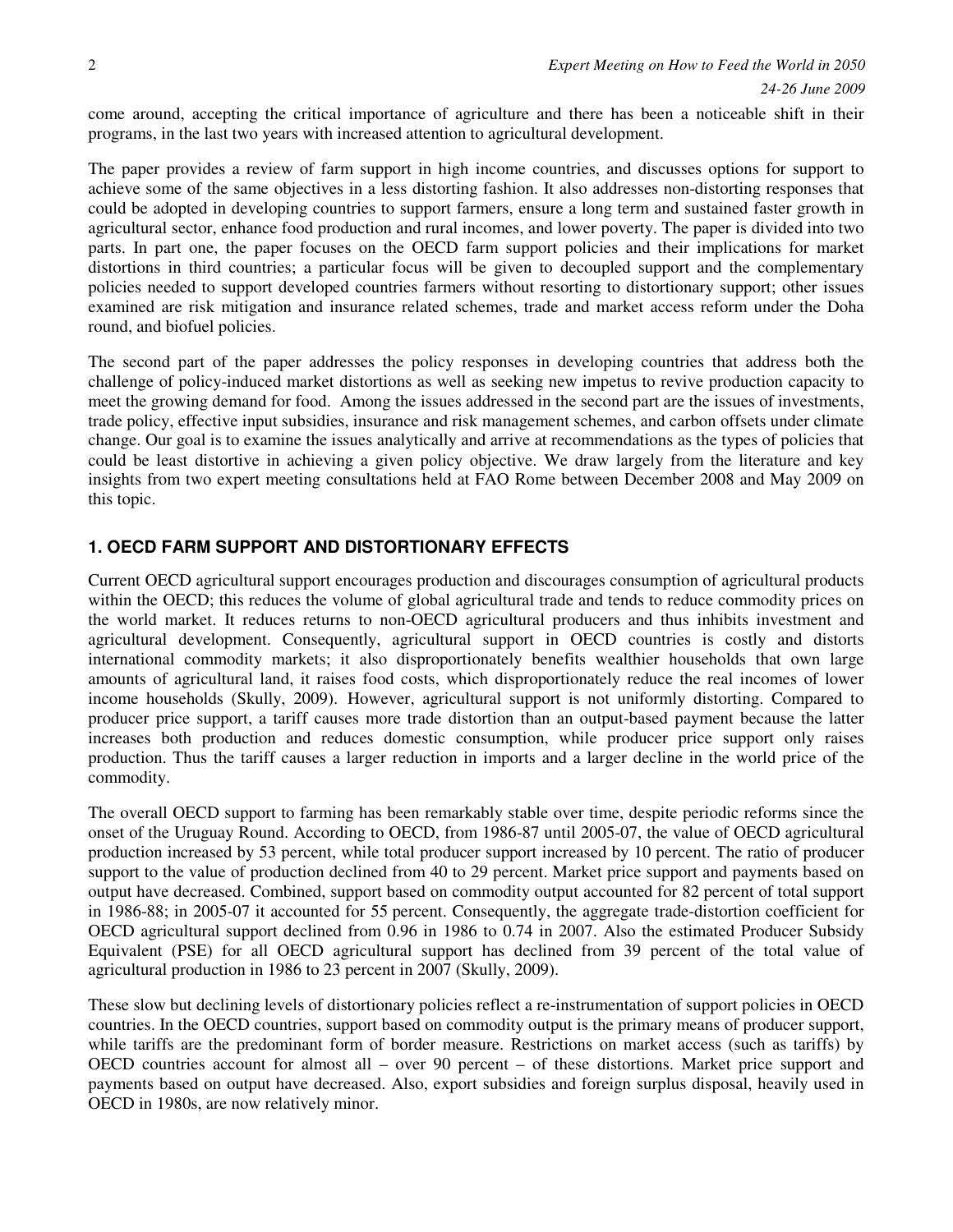OECD farm support policies are distinguished and categorized by the "transfer basis" of support (Skully, 2009). Transfer is made on the basis of output, input use, area planted, animal numbers, receipts, income and noncommodity criteria. Overall the distribution of support across different instruments has also changed significantly over this period. Market price support and payments based on output have decreased.

#### **1.1 Decoupled support**

Since the mid-1980s, when multilateral agricultural trade negotiations began under the Uruguay Round, many OECD countries enacted policy reforms which essentially re-instrumented the support instruments by introducing direct payments to producers; these tax-financed payments partially compensate for policy reforms such as reduced tariff protection and lesser reliance on product-specific support programs. One form of direct payment, decoupled support, has been introduced in the United States of America and the European Union. Decoupled direct payments are based on past, non-current, characteristics of the recipient's farm operation and are not contingent on producing agricultural output or employing factors in agricultural production, nor are they contingent on receipts, income, or current prices. The payments are financial transfers to individuals.

Direct payments distort output and trade, but to a lesser degree than tariff protection. Decoupled payments are introduced to replace pre-existing support policies: they represent an attempt to exit from agricultural support (Skully, 2009). They are a product of political and budgetary necessity. What recipients provide in return for decoupled support is refraining from opposing policy reform. Decoupled payments do not provide a direct incentive to produce a particular output or, indeed, any output; similarly there is no direct incentive to employ any productive factors. Decoupled payments do not yet account for a large share of OECD agricultural support but their share is increasing. From less than \$2 billion in 1986-88 this form of producer support reached \$48 billion in 2005-07 (Skully, 2009). Decoupled payments are now the second most important means of support to agricultural producers in OECD countries.

The distortionary effects of farm support are examined in the literature from the prism of their "degree" of coupling/decoupling from production and input use decisions. Payments based on area, historical entitlements, input constraints, and farm income are decoupled from current production decisions and hence have a lesser impact on production and trade. WTO defines decoupling only in the context of farm income support, but not in correcting for market failure or to provide for public goods. Decoupled payments can change with market prices, but they must be financed by taxpayers. Policies correcting for market failures or providing public goods normally affect production and need to be evaluated in terms of their being minimally trade distorting (Baffes and De Gorter, 2005)

Decoupled support has smaller production effects because these payments are fixed in value and not contingent on any current action by the recipient. However, while payments are not directly tied to level of output, payments themselves can influence future production decisions. This is because payments can reduce farmers' aversion to risk through the "wealth effect". Depending on how payments are disbursed, the variability of farm income can be reduced, hence reducing risks facing farmers, and lead to increased output. Also decoupled payments can affect farmers' investment and exit decisions by relaxing constraints facing them in capital and labour markets.

Using a household model framework, Skully (2009) examines how different types of households have different responses to decoupled payments and what characteristics must a decoupled policy have to ensure minimal production-distortion and trade-distortion effects. Decoupled payments may influence a recipient household's decisions through credit. The receipt of a decoupled income transfer by a net creditor household may simply be deposited into savings or invested in other financial assets; it increases household net worth but does not relax any binding financial constraint on the household. In contrast, a decoupled transfer to a credit-constrained household can relax the binding credit constraint and expand its feasible choice set. There are at least two ways decoupled payments can relax the household's financial constraint. The direct effect is that the payment increases current cash flow. The indirect effect may arise because the entitlement to a stream of decoupled payments may improve the recipient's credit rating.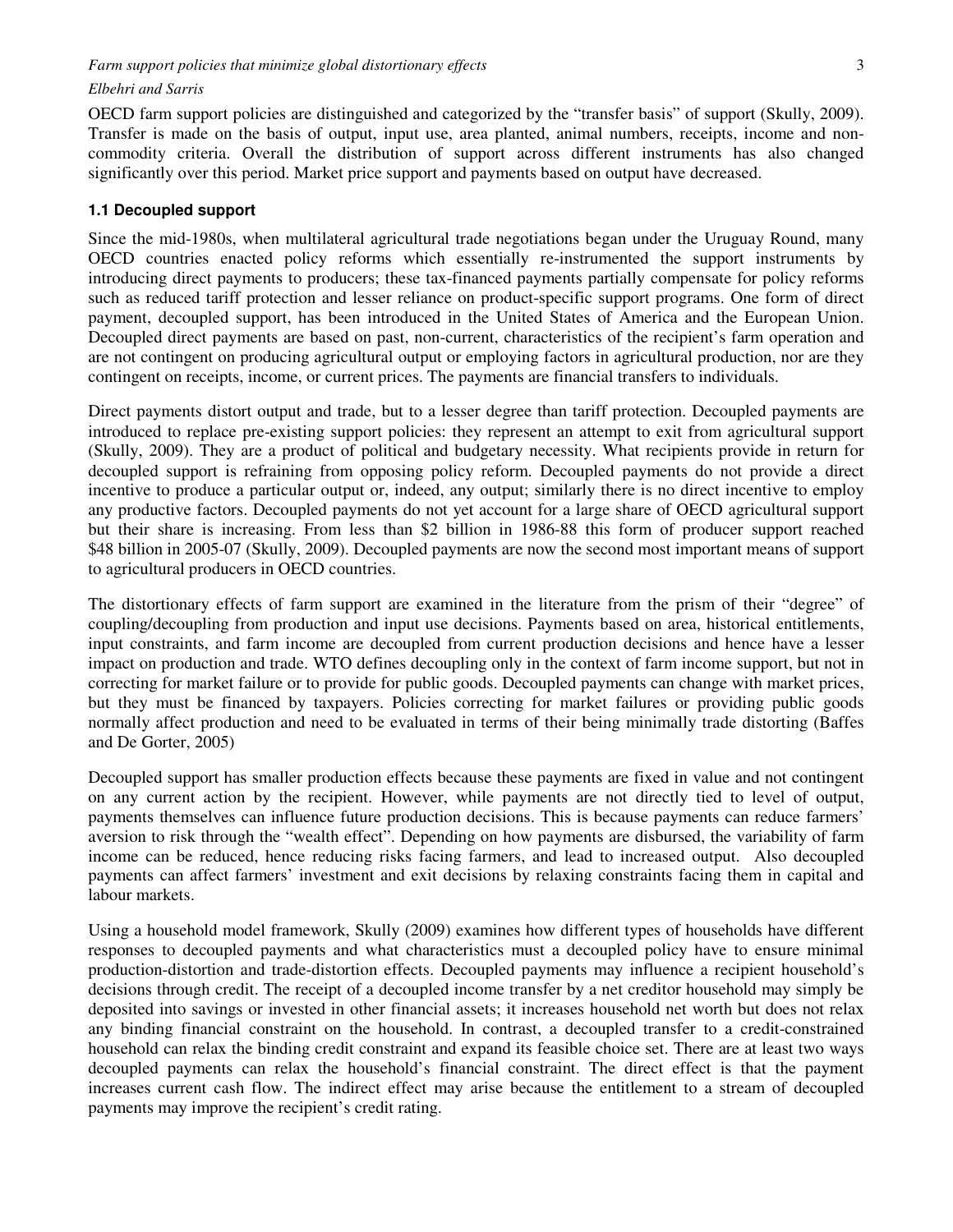### 4 *Expert Meeting on How to Feed the World in 2050 24-26 June 2009*

Skully (2009) argues that decoupled support is redundant since most recipients do not need government support. Existing decoupled support is based on agricultural land ownership or use in a specific base period. Much of the value of coupled agricultural support is capitalized into the value of farmland; reducing coupled support will reduce farmland values. Linking decoupled support to land partially compensates or mitigates this decline in asset values. Consequently, the value of decoupled support is correlated with land ownership and large landowners receive most of the payments. Thus most decoupled support goes to wealthy recipients and the additional income has little impact on their decisions. There are low-income recipients but they receive a very small share of payments and they account for a very small share of agricultural output. The small production impact we observe from decoupled payments in large part comes from recipients that have low incomes or that can not obtain credit: additional income can influence output in such cases, but the quantity increase is low. The bulk of agricultural output in the OECD is produced by households that are wealthier than the average household. With relatively complete markets and higher farm household incomes the scope for production effects under decoupled support is lower.

Besides reducing the level of distortions, OECD decoupled support policies could also strengthen the capacity to maintain an agricultural production "reserve". Such policies, which could include support for land set asides, support for technology and farm human capital skills, incentives to maintain set-aside land in production ready and environmentally sustainable condition, and other similar policies, could be a powerful alternative to physical and very expensive "commodity reserves" which are not only hard to organize, but also very questionable in their effectiveness. On the other hand set-aside productive land can be brought into physical production in high income countries within six to ten months (the recent supply response is evidence to that), providing a powerful reserve to any future food shortages, while at the same time not distorting current global markets with overproduction.

#### **1.2 Market access restrictions to trade**

It is commonly acknowledged by economists that market access restrictions imposed by OECD countries on third countries products have greater impact on agricultural trade than domestic support. According to the Global Trade Analysis Project (GTAP) database estimates of support to global agriculture and processed food in 2001, import tariff barriers represented 81.4 percent of total support to agriculture in all countries (tariffs accounted for \$691 billion, direct domestic subsidies accounted \$97 billion, and export subsidies only \$61 billion) (Anderson, Martin and Valenzuela, 2006).

Market access restrictions come in the form of tariff barriers and a wide range of non-tariff measures (standards, seasonal restrictions, tariff-rate-quotas, etc.). The relatively higher prominent role of market access versus domestic support can be explained by different factors. First, from the economic theory of protectionism, tariffs represent a double distortion acting as both a consumption tax and production subsidy (Corden, 1977), whereas domestic support is mostly a production subsidy. Second, tariffs are widely adopted in agriculture and all countries use them, developed and developing ones, even in cases where no domestic support is present; moreover tariff dispersion is high not only in terms of products but also in terms of partners (because of regional agreements, preferential schemes and tariff rate quotas).

Market access to agricultural trade is still restrictive for developing countries. The 70 countries most penalized by agricultural protectionism are developing countries (Bouet and Laborde, 2009). However, market access restrictions are not uniform across products, countries, and groups of countries, depending not only on developing countries' income and development levels but also on whether countries are subject to MFN or preferential tariffs, on countries' product specialization, and on their net trade position. Exports from developing countries still face high import barriers, except for countries that benefit from preferential tariff access such as under the Generalized System of Preferences (GSP), the African Growth and Opportunity Act (AGOA), the Everything But Arms (EBA) initiative, etc.

Tariff liberalization studies converge in concluding that tariff liberalization accounts for the lion share for potential increases in trade and global welfare (much more than domestic support). Not only tariffs hinder trade directly (being equivalent to a consumption tax plus a production subsidy) but they are also the most widely used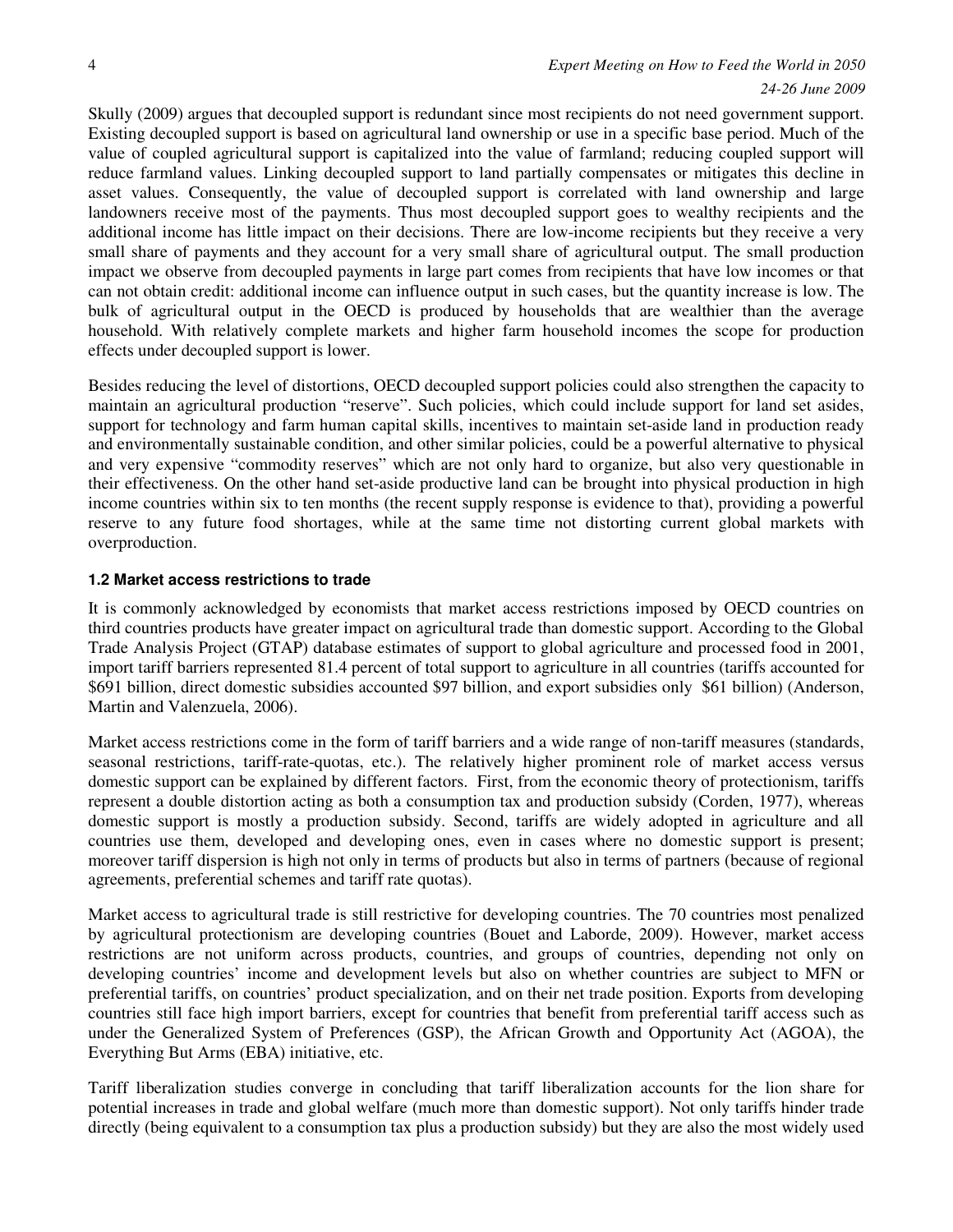instrument of trade protection. Import barriers account for over 80 percent of total support to agriculture in all countries (Anderson et al., 2006). Trade liberalization studies concur that tariffs are by far the main source of distortions, and account for more than 90 percent of expected benefits and that developing countries, as a group, could be large beneficiaries of these reforms.

However, developing countries are a very heterogeneous group, some net exporters other net food importers and so the impact of protectionist policies in OECD can be quite different from one country to another. Also trade policy and impacts of liberalization affect LDCs (least developed countries) differently from MIC (middle income countries). A recent assessment by Bouet et al. (2008) of the Doha Round latest proposal as of 2008 shows that some of the LDCs will lose out from the reform, if they rely on few commodities for exports and export high shares to markets that offer preferential treatments; LDCs from Africa that export more to EU are in vulnerable position.

Market access restrictions are not limited to import tariffs. Non tariff barriers can often impede trade, and in the case of agriculture, severely in many cases. Disdier, Fontagné and Mimouni (2008) show that Sanitary and Phyto-Sanitary (SPS) and Technical Barriers to Trade (TBT) measures are highly prevalent in OECD agriculture and that they influence negatively OECD imports. These authors' estimations also suggest that SPS and TBT reduce significantly Developing Countries and LDCs exports to OECD countries while having no significant impact on trade between OECD members. Clearly, a new Doha round agreement must place a significant ceiling on commodity-based distortionary farm support and must include significant reductions in market access restrictions

One way to remedy the perceived inequity of seeing OECD governments spending large amounts of resources to support their agricultural production is to propose a counter-measure as compensation for developing countries agriculture, especially for those countries badly in need for assistance to prop up their production capacity, particularly among the resource-poor countries. The basic idea is for OECD countries to offer compensatory financing for developing country producers as a way to achieve fairer trade. One option is to agree that a certain percentage of farm subsidies in OECD countries be put into a global development fund to be distributed to eligible developing country (especially LDC) farmers along established criteria for eligibility, such as the estimated distorting effect on them from developed country policies. The funds could be used for projects to raise production, ensure sustainability of productive resources, agricultural research, and improvement of local human capital that is tied to agriculture.

#### **1.3 Risk Management and Policies in OECD**

As OECD farm support shifts from commodity based to decoupled measures, farm incomes have become more variable, and safety nets in the form of risk mitigation measures, such as revenue or weather insurance are been increasingly relied upon to provide protection from unpredictable swings in farm incomes. Several agricultural policies have been justified, through time, with the attempt to reduce farmer's risks and stabilize agricultural income. For instance, support policies adopted by OECD countries until the late 1980s were directly aimed at reducing price and income variability, while at the same time pursuing a wider reliance on domestic production. It is known, however, that rather than reducing variability, price support coupled with the necessary market protection has resulted mostly in a transfer of instability from some markets to other markets; and specifically from OECD markets to the rest of the world. The need to bring agricultural tariffs and agricultural policies in the GATT -- and later in the WTO -- resulted, *inter alia*, from the increased trade integration and the related improved awareness of the instability that was being transferred from some markets to others.

Considering the major recent agricultural policy developments in the OECD – particularly the 2008 US Farm Bill, Canada's Growing Forwards Framework, Mexico's increasing support to price hedging, the Australian on-going revision of drought policies and EU Health Check of the Common Agricultural Policy - there seem to be an increasing attention to risk and the risk-related effects of agricultural policies (OECD, 2009).

One popular idea in OECD countries has been that insurances can substitute for market intervention as a tool to shield farmers from income and production risks. Insurances, *per se*, are market-based products, which can be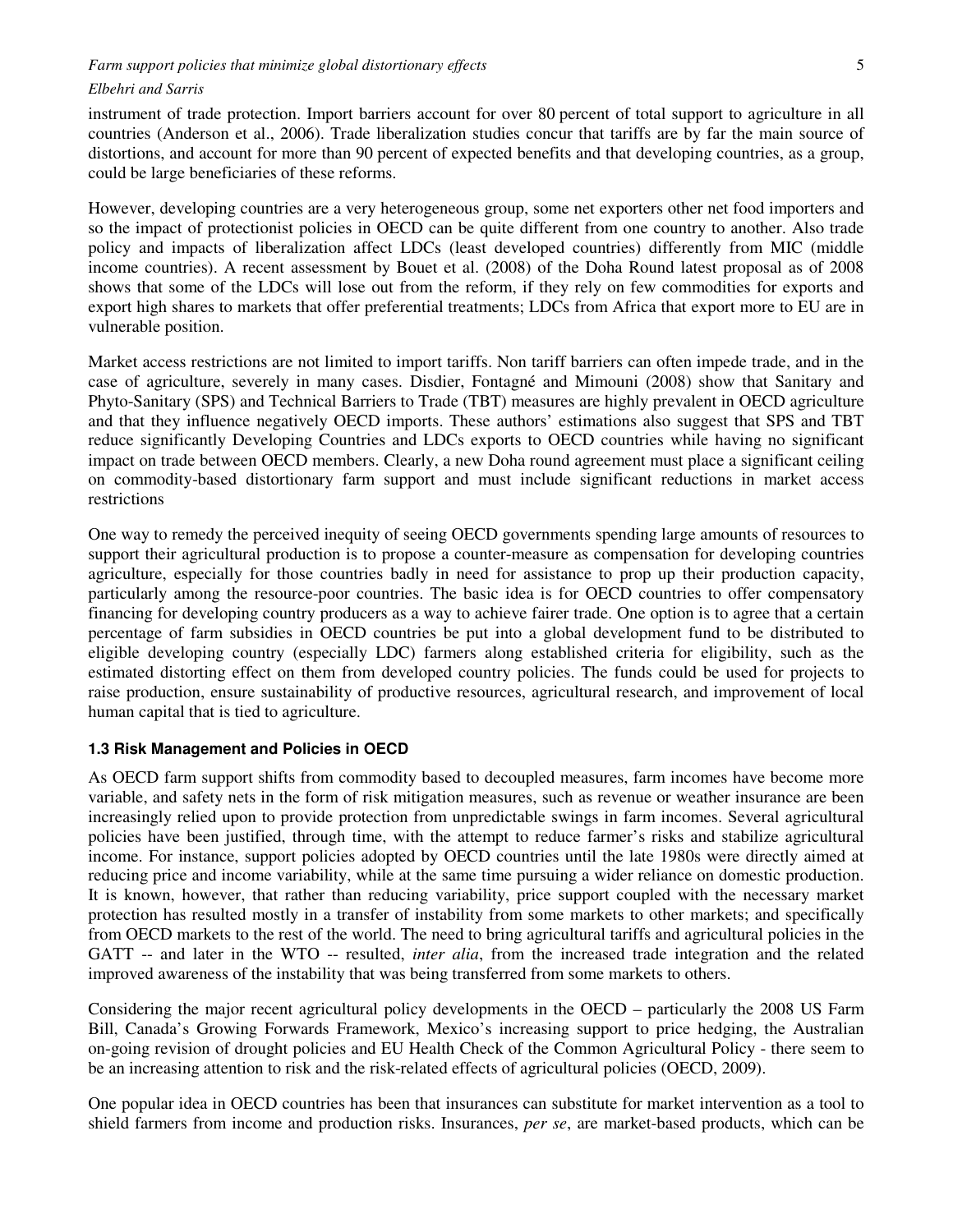sold at a market price; and such price reflects the degree of risk attached to risky event, as computed by the insurance company. The decision of a farmer to purchase insurance should, therefore, depend on her/his own risk consideration, and should not require public intervention. The only public good that the State may supply into this market is information, which may not be universally and/or symmetrically available: hence validating, certifying and diffusing the data required to assess probability distributions of risky events is virtually the only role that public policies should logically play in the insurance market.

Yet agricultural insurances have been widely subsidized in OECD countries; they are classified as "green box" or "minimally distorting" policies in the WTO negotiation. In the US, for instance, farm insurance and payments under crop and weather insurance are projected to reach 22 billion USD in the 2008-2012 period; this represents a substantial share of total farm support. The EU has also started re-examining its current agricultural insurance schemes, based on the observation that existing ones tend to be inefficient, expensive, and distortionary, as they entail high transaction costs and tend to increase the expected returns of covered products.

Sources of risk in agriculture are numerous, diverse, and often interrelated (OECD, 2009). They include prices, as well as a diversity of weather, pests and diseases hazards, or personal circumstances. Unexpected changes may occur in access to services such as credit, finance, or in the legal framework. Managing risk is an important part of farming, and improving risk management is a concern for several Governments in the OECD. Risks that are frequent but do not imply large losses are typically managed on the farm. Risks that are infrequent but generate a large amount of damage to farm income are likely to fall under the catastrophic risk layer, for which market failure is more likely. In between these two layers there are intermediate risks for which some insurance or market solutions can be developed. It is important to allow solutions to each type of layer to develop, so that a variety of instruments is available to farmers.

Given the prevalent government support to agriculture in OECD countries, it is difficult to disentangle risk management from these policies. All agricultural policy measures have an impact on risk. Some of them, however, are specifically designed to reduce price, yield or income variability, or to smooth consumption, and thus help farmers in managing risk, either because they prevent or reduce the occurrence of risk (risk reduction), or because they limit the effect of risk on income (risk mitigation) or consumption (risk coping) (OECD, 2009). An example of risk reduction measure is vaccination for animal disease control. Market price support (MPS) measures, which stabilise domestic prices, also reduce price risk. Risk mitigation and coping can operate through established (*ex ante*) mechanisms, such as countercyclical payments with variable rate, subsidies to insurances, futures, options, income tax smoothing, diversification, or income stabilisation programmes. *Ex post*  interventions, such as disaster payments include mainly *ad hoc* assistance to compensate income losses in the aftermath of a catastrophic event. In the U.S. subsidized insurance, which was started since 1980, seems not to have replaced the need for disaster assistance (Glauber, 2004). On the other hand, evidence from the EU shows that countries where insurances are less common spend more in *ex post* disaster payments (Garrido and Bielza, 2008). OECD (2009) report that risk-related policies account for a significant share of the Producer Support Estimate in OECD countries, about 51 percent in the European Union and 63 percent in the US in for 2002-07 average period.

The existence of support policies that reduce risks may reduce the willingness of farmers to engage in on-farm mitigation strategies, or to purchase insurances. However, policies may tackle risks which are not insurable by the private sector, and are complementary to insurable risks, and reduce information gaps and asymmetries, hence leading to an increase in the demand and supply of market based risk management tools. Evidence for the OECD indicates that the cost of yield insurance in excess of a "fair" premium increases with diversification, and that the proportion of planted area insured decreases with the size of the Single Farm Payment for major crops in the EU (OECD, 2009). Evidence also indicates that market-based risk management tools are better suited for reducing risks; but other support measures, such as area payments, are found to be more transfer efficient in terms of profits or income, and less efficient in reducing risk (OECD, 2005).

Another policy dilemma arises between the objective of reducing risk and that of minimising the distortionary impact of policy measures on production and trade. In fact, all programmes which affect variables in the current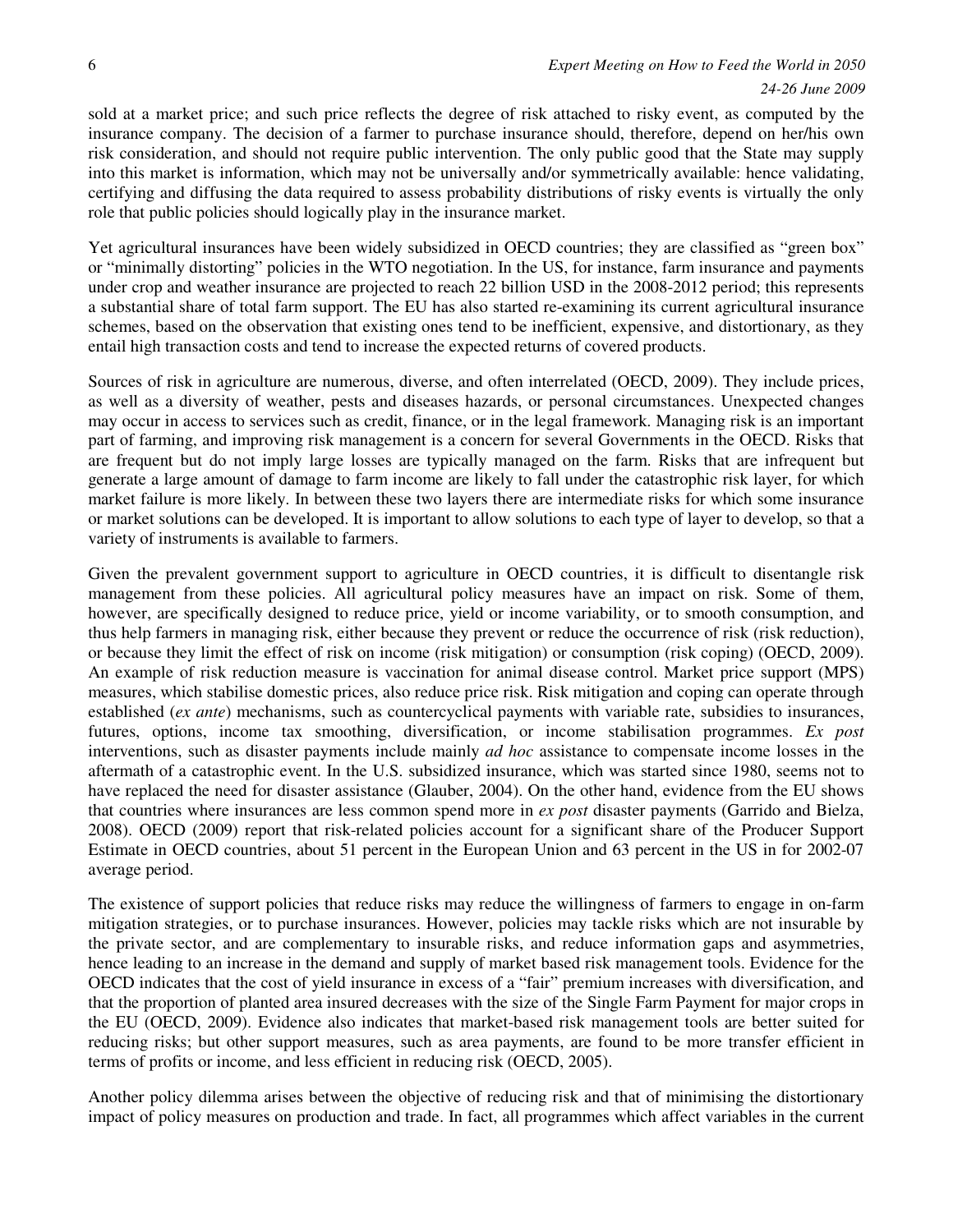period, such as prices or revenues, do affect production and trade in a number of ways. Particularly, dynamic effects on production may materialize through an increased ability to invest ("insurance effects"), or through a reduced risk of bankruptcy (Vercammen, 2000; 2003). Evidence indicates that measures with larger impact in terms of risk reduction, such as crop insurance and price hedging, also have relatively larger impacts on production (OECD, 2005), as they can modify substantially market incentives.

#### **1.4 Biofuel Policies**

A growing area of complication in agricultural policies is the role of biofuels and the increasing linkage between agriculture, energy, and climate change mitigation policies in general. Since a major driver for biofuel push in OECD countries is due to production subsidies, tariffs and mandates, these support policies are becoming more in-meshed with traditional agricultural support policies adding a new dimension to the distortionary effects on agricultural production and trade. Proponents of biofuel subsidies argue that these subsidies may lessen the use of farm subsidy programs, as biofuels offer a new domestic market for agricultural products that could stimulate demand and push up prices, thus ultimately reducing the level of farm-subsidy payments. Moreover, biofuel growth tend to raise world prices thus masking the price depressing effects of traditional farm policies, making it more difficult to sort out the distortionary effects of each.

Biofuel policies are not agricultural policies but influence agricultural output and trade. Biofuel policies have the opposite effect of traditional market-price-based agricultural support: they effectively subsidize the consumption of biofuel feedstocks – maize for ethanol and oilseeds for biodiesel – and this increases commodity prices and reduces net commodity exports. Thus current biofuel policies tend to benefit net exporters of cereals and oilseeds and to reduce the real incomes of net importers. Feedstock use is expanding rapidly and has raised concerns about global food security. In the short-run grain and oilseed prices are likely to be higher and more variable than in the absence of biofuel programs. It appears likely, however, that alternative feedstocks will become economically viable, replacing maize and oilseeds and reducing the growing diversion of farmland to energy use.

*In summary, this review of OECD farm policies and their distortionary effects, shows that overall, OECD farm support have been stable over many decades with increasing protectionism up to mid-1980's when it began slightly declining; this coincided with the onset of the Uruguay Round which succeeded in bringing agriculture under the WTO disciplines. Since the mid-1980's, OCED farm support policies followed a more or less steady pattern of policy re-instrumentation characterized largely with a shift away from commodity-based (and highly distortive) support to more or less decoupled support that less distortionary effects on production and trade. From the perspective of aiming to expand non-distortionary policy support, further decoupling in OECD support policies should be encouraged and expanded to more OECD countries and for all agricultural commodities. Also with increased decoupling there is greater interest in OECD toward policies that directly reduce price and income risks in other means (such as subsidizing insurance). However, to avoid creating new sources of distortions, it is important that agricultural insurance support policies in OECD deal mostly with extreme and unpredictable agricultural risks that cause market failures, and be more market-based so as to provide nondistortive safety nets to farmers.* 

*From trade perspective, this review showed that the distortionary effects of border policies that restrict market access are larger than those of domestic support. As a consequence, much more emphasis on slashing market access provisions in the Doha agenda should be the main aim of the Doha negotiations.* 

### **2. DEVELOPING COUNTRIES FARM POLICIES**

Pubic support to agriculture in developing countries is essential for raising productive capacity, stimulating growth, improving income and reducing overall poverty. Legitimate public investments in agriculture in developing countries can be justified to correct for many market failures and to achieve higher productive capacity, reduce income and price risks and uncertainty, or preserve natural resources and the environment. Examples of the types of non-distorting policy support for developing countries are summarized in Table 1.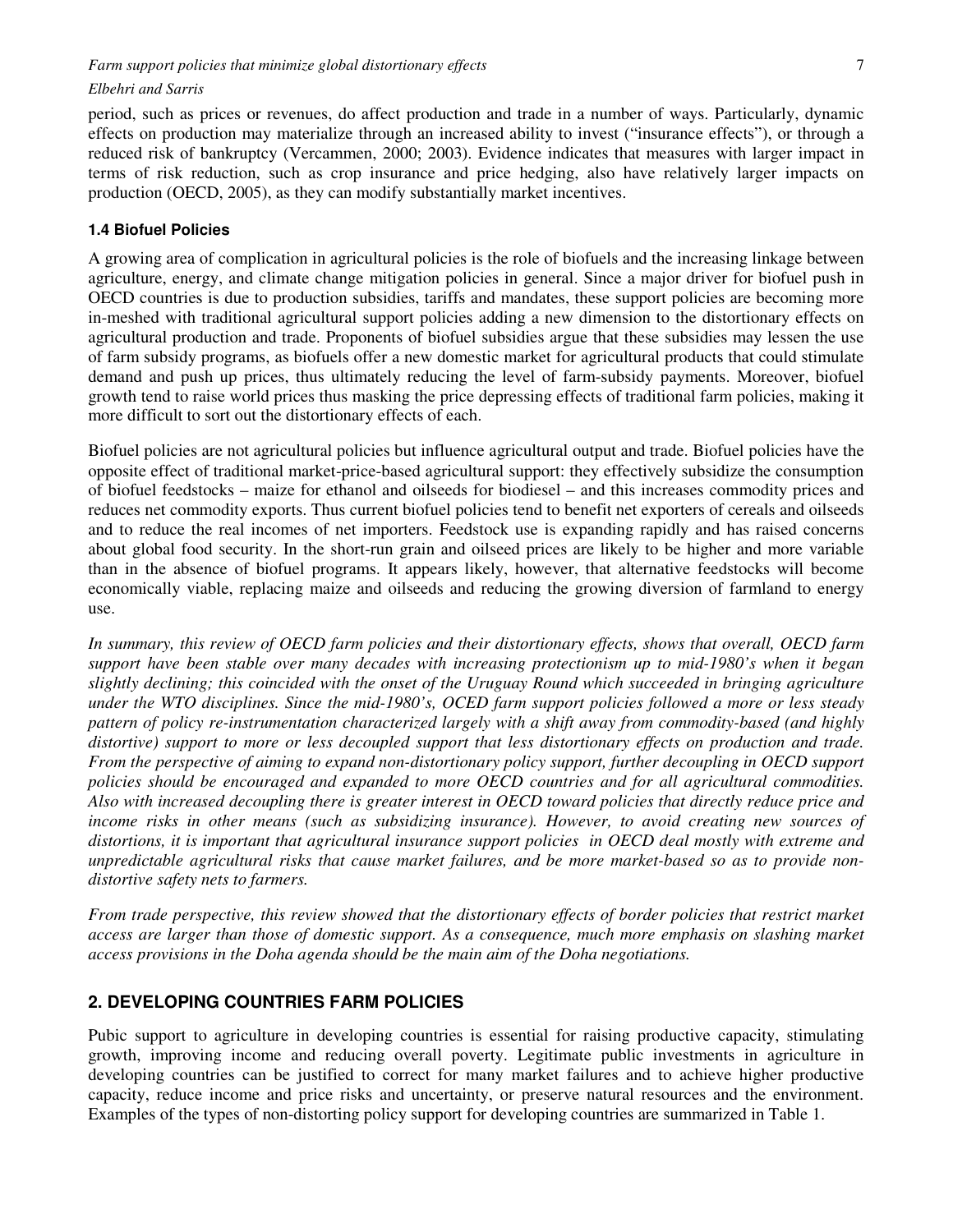| <b>Policy Goals</b>                   | <b>Types of Government (public) interventions</b>                     |
|---------------------------------------|-----------------------------------------------------------------------|
| <b>Maintain or improve productive</b> | Research and development (new varieties)<br>$\bullet$                 |
| capacity                              | Better management techniques<br>$\bullet$                             |
|                                       | Efficient use of inputs (water, fertilizer, pesticides)<br>$\bullet$  |
|                                       | Develop input market systems<br>$\bullet$                             |
|                                       | Improved storage, processing, product quality                         |
|                                       | "hard" infrastructure (irrigation, land restoration)                  |
|                                       | "soft" infrastructure (information systems, lowering transaction      |
|                                       | costs, extension of best practices)                                   |
| <b>Correct market failures</b>        | Facilitate exchange between producers/buyers<br>$\bullet$             |
|                                       | Provision of credit (subsidized)<br>$\bullet$                         |
|                                       | Technology dissemination/farmers training                             |
|                                       | Support producers organizations/inter-professions                     |
|                                       | Promote value chain development<br>$\bullet$                          |
| Reduce income and price               | Support information for insurance markets<br>$\bullet$                |
| risks/uncertainty                     | Market information systems for exchange<br>$\bullet$                  |
|                                       | Investments in post-harvest storage<br>٠                              |
|                                       | Veterinary services to livestock                                      |
|                                       | Insurance/safety nets against crop failures, droughtsetc<br>$\bullet$ |
| Better food security and lower        | Foster rural employment<br>$\bullet$                                  |
| hunger                                | Targeted input subsidies (fertilizer, seeds)<br>$\bullet$             |
|                                       | Storage/safe processing for staple foods                              |
|                                       | Subside credit to farm and off-farm activities                        |
|                                       | Staple food/cash crops promotion/demand creation                      |
|                                       | More R&D in staple food varieties, improved techniques                |
|                                       | Investments/subsidies in post-harvest storage                         |
|                                       | Quality control for stored grain                                      |
|                                       | Improve processing for perishable staples<br>٠                        |
| Preserve natural resources and        | Soil fertility management<br>$\bullet$                                |
| environment                           | More efficient use of water (proper pricing)<br>$\bullet$             |
|                                       | R&D in varieties adapted to climate change                            |
|                                       | Best practices for less pesticides                                    |

**Table 1. Types of non-distorting farm support for developing countries' agriculture** 

Source: Compiled by authors

# **2.1 Agricultural Investments**

In developing countries the question is how to ensure farm support in order to increase food production and ensure food security and other growth related goals, without generating large distortions or impeding progress toward an open international trading system. In the last 20 years, many developing countries have steady reduced spending and investments in agriculture and the latter has received a disproportionately small allocation of public resources (Bezemer and Headey, 2006). Likewise, foreign aid to agriculture has also contracted during this period. DFID (2005) shows that absolute global assistance to agriculture decreased from \$US 6.2 billion to \$2.3 billion between 1980 and 2002 (expressed in 2002 prices). Thus, agricultural aid per rural inhabitant sharply declined in the past 20 years.

This marked de-emphasis of agriculture in developing countries over the past two decades is partly blamed on the so-called "Washington Consensus" in which donor/development agencies led by the World Bank and IMF pushed developing countries to scale back public role in agriculture and promoted privatisation and market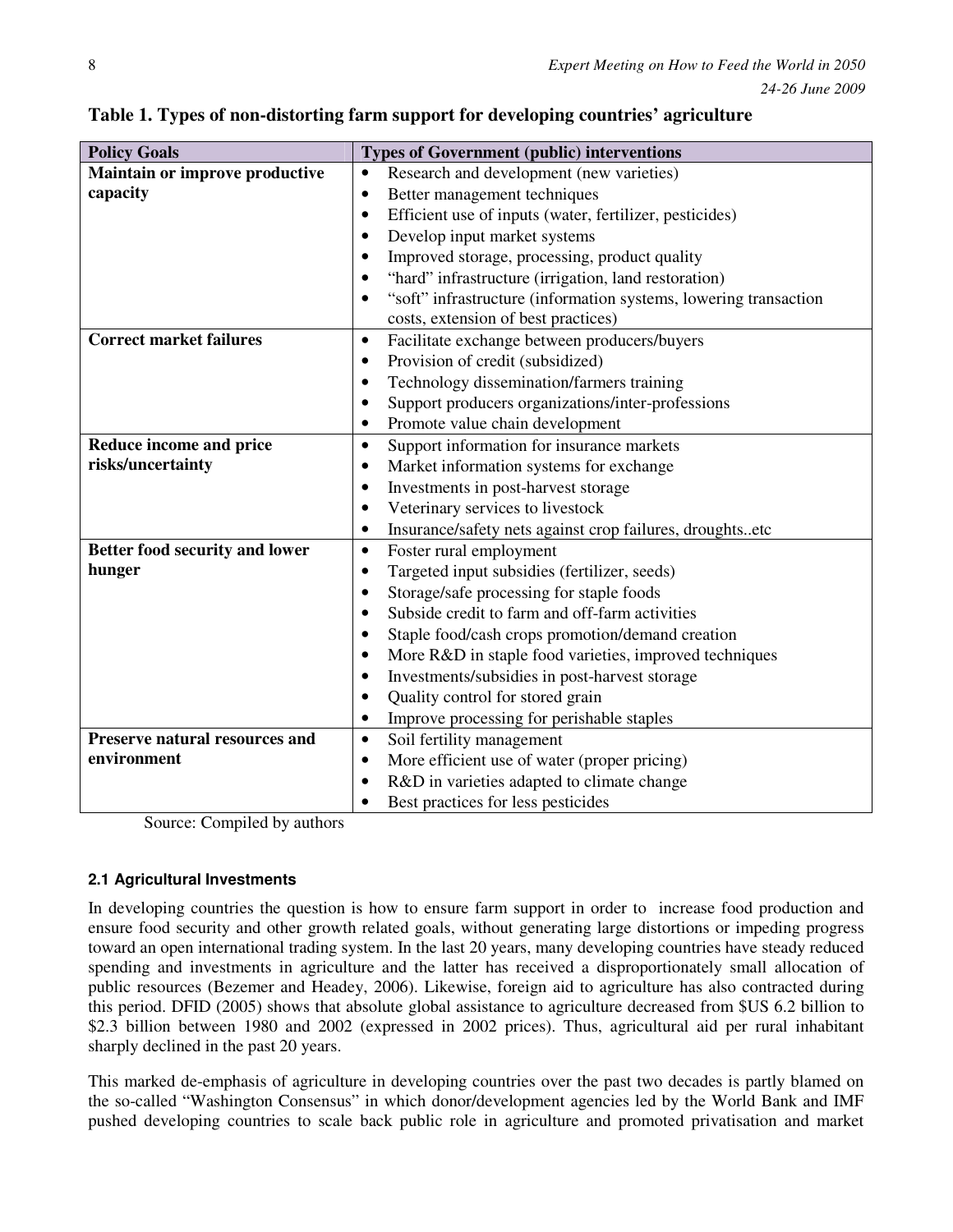forces to steer growth. Bezemer and Headey (2006) show that market-oriented reforms ("liberalization") in LDCs, while contributing to reducing the anti-agriculture biases, nevertheless, coincided with reductions in agricultural expenditure. These reforms had profound effects on the agriculture sector, since privatisation didn't quite take off for lack of prerequisite conditions and resulted in a net disinvestment or simply elimination of the many public policies and institutions (e.g. marketing boards). In some cases, the dismantled public agencies were viewed as constraining private sector development; while in other cases the motivation was to remove inefficiency or drains on public resources and their adverse effects on macro stability. Consequently, public spending on agriculture declined at the same time as the lowering of net taxation of agriculture. The effects of these dual-policy reversals within agriculture has been mixed (Bezemer and Headey, 2006).

The real challenge today is to reverse this trend and augment investments in agriculture and stimulate growth, while learning from recent experiences and failures. Recent developments point that such reversal is possible. The global food crisis (2006-2008) jolted many governments in the developing world to begin paying attention to agriculture after a long period of neglect, most notably in Africa where calls for sharp increases in agricultural expenditures are heard in many capitals. Even the development aid/donor community have loosened their resistance to direct public intervention and have begun reallocating more resources to agricultural development. However, the challenge is to avoid measures that would introduce large and detrimental distortions, impede the move toward a more open trading system and avoid focusing on short public expenditures that can neither be sustained nor truly contribute to long term rise in agricultural productivity and sustainably improved farm incomes. Learning from the recent experiences, both the successes and the failures would help. And the focus should be not so much on just spending money at programs and initiatives, but rather tackling institutional, bureaucratic as well as human capital deficit challenges. The latter point is particularly critical for Africa, where it has been shown that government spending in human capital is strongly linked to economic growth (Yu, Fan and Saurkar, 2009)

## **2.2 Policy-induced distortions, trade policies, and Doha Round**

#### *A. Agricultural Distortions*

An important element in promoting agricultural growth is trade and policy-induced distortions that limit its potential. A recent World Bank study estimated agricultural distortions for 75 countries from the period of 1955 to 2007 (Anderson, 2009). In this study, agricultural distortions were proxied by the Nominal Rate of Assistance (NRA), defined as the percentage by which government policies have raised gross returns to farmers above what they would be without the government's intervention. For each country, agricultural and non-food products were separated between importables, exportables and non-tradables and an NRA coefficient was estimated for each.

In developing countries farm policies have been driven largely by the need to accelerate a transition from low income agrarian structures to more developed industrialized and service oriented economies. The overall effect of such policies, as measured by NRA, has been largely to tax producers (namely negative NRAs). In the process, the agricultural sectors in many countries have faced negative policy biases and low growth, while inducing increasing import dependence. However, when average incomes grow (typically at a per capita income level of USD 8000 or more), the type of farmer support in developing countries seems to turn positive and seems to follow a pattern similar to that of now developed countries, namely NRAs increase as the share of agriculture in the economy declines and average agricultural and total incomes increase. The results from the World Bank study bore this out by showing that broadly developing countries taxed agriculture via price and trade policies from the early 1960s to the late 1970s/early 1980s before gradually reducing the taxation and, by the mid-1990s, switching to slightly positive assistance to them in aggregate (Figure 1).

By contrast, high income countries supported agriculture and that support rose steadily from the 1950s to the late 1980s before declining slightly over the 15 years to 2004. Within countries, farm support and resulting distortions were more pronounced for importables than for exportables or non-tradables. Commodities that received the highest form of support included rice, sugar, dairy, beef, poultry and cotton. Trade measures at the border (export and import taxes or subsidies and their equivalent from quantitative trade restrictions and multiple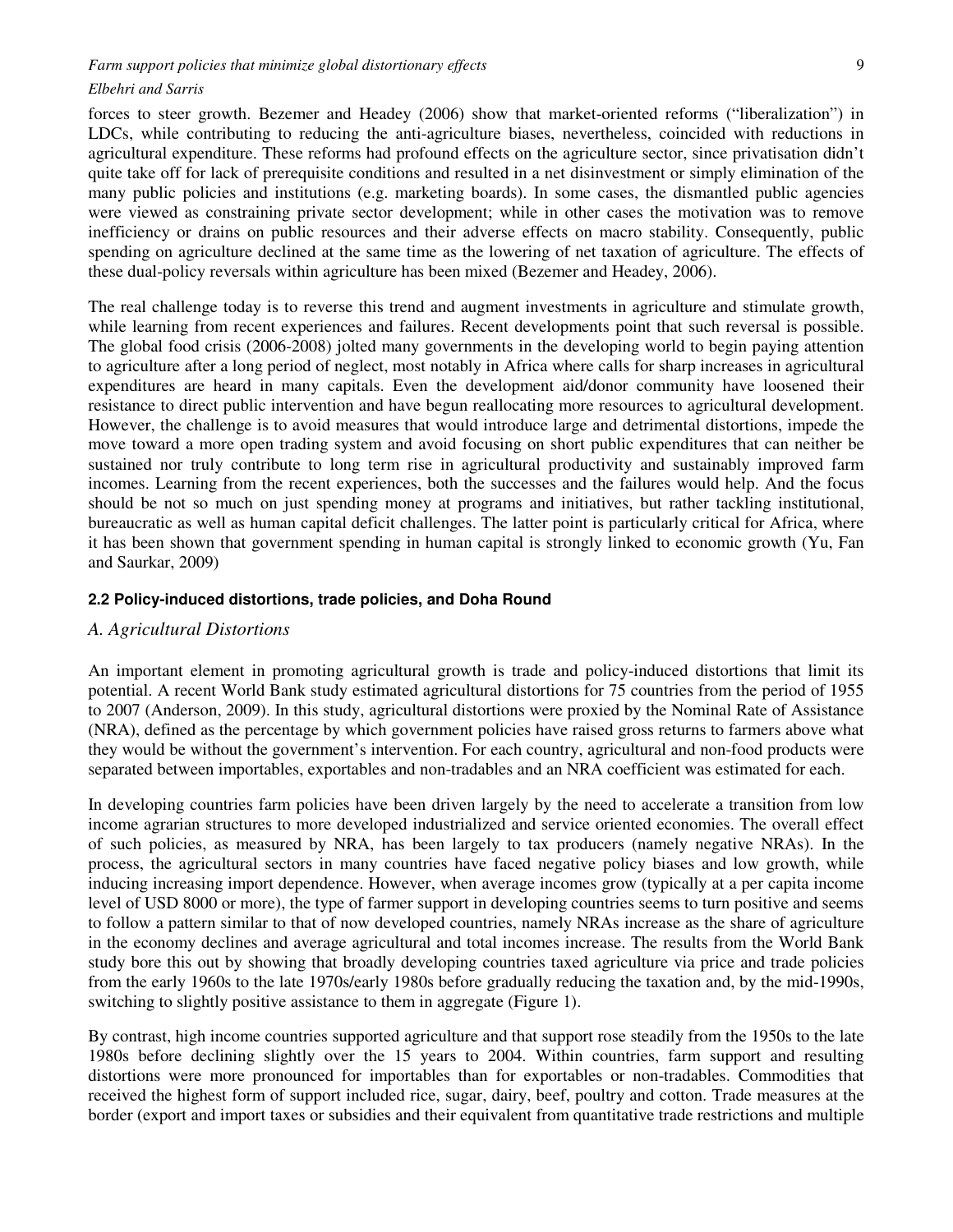exchange rates) accounted for 75 percent of the total NRA for developing countries and over 90 percent for highincome countries.

# **Figure 1: Average Nominal Rate of Assistance (NRA) to agricultural producers as a function of country per capita income**



Source: Masters (2009)

When expressed on per farmer basis, the gross subsidy equivalent (GSE) of these distortions varies greatly between high-income and developing countries. In 1980-84 the GSE in high-income countries was already around \$8,000 and by 2000-04 it had risen to \$10,000 on average or \$13,500 when 'decoupled' payments are included. By contrast, the GSE in developing economies was -\$140 per farmer in the first half of the 1980s and rose to around \$50 per farmer by 2000-04 or about less than one percent of the support received by the average farmer in high-income countries. Clearly, developing countries as a whole managed to reduce or even reverse the long-standing anti-agriculture bias via changes to prices and trade policies; unfortunately, the other side of the coin was a steady decline in investments and public expenditures on agriculture since the 1980's, a dual policy path that, for too many developing countries, had only mitigated results (if not outright negative in some cases) in terms of agricultural growth.

# *B. Trade policy and Doha Development Round*

While slashing market access restrictions from high income countries would provide a significant boost to agricultural trade and hence production and growth in developing countries, the latter also need to lower their own often high border protections on their imports to fully benefit from a more open trading system; this is particularly important in light of enormously underexploited exchange opportunities in regional and south-south trade.

Tariff levels remain high but vary widely by region and countries and there is great deal of tariff dispersion between countries. Dispersion of agricultural protection between countries is high in Africa, Asia, and low in South America. In Africa, agricultural protection is relatively low in Western sub-Saharan Africa, higher in the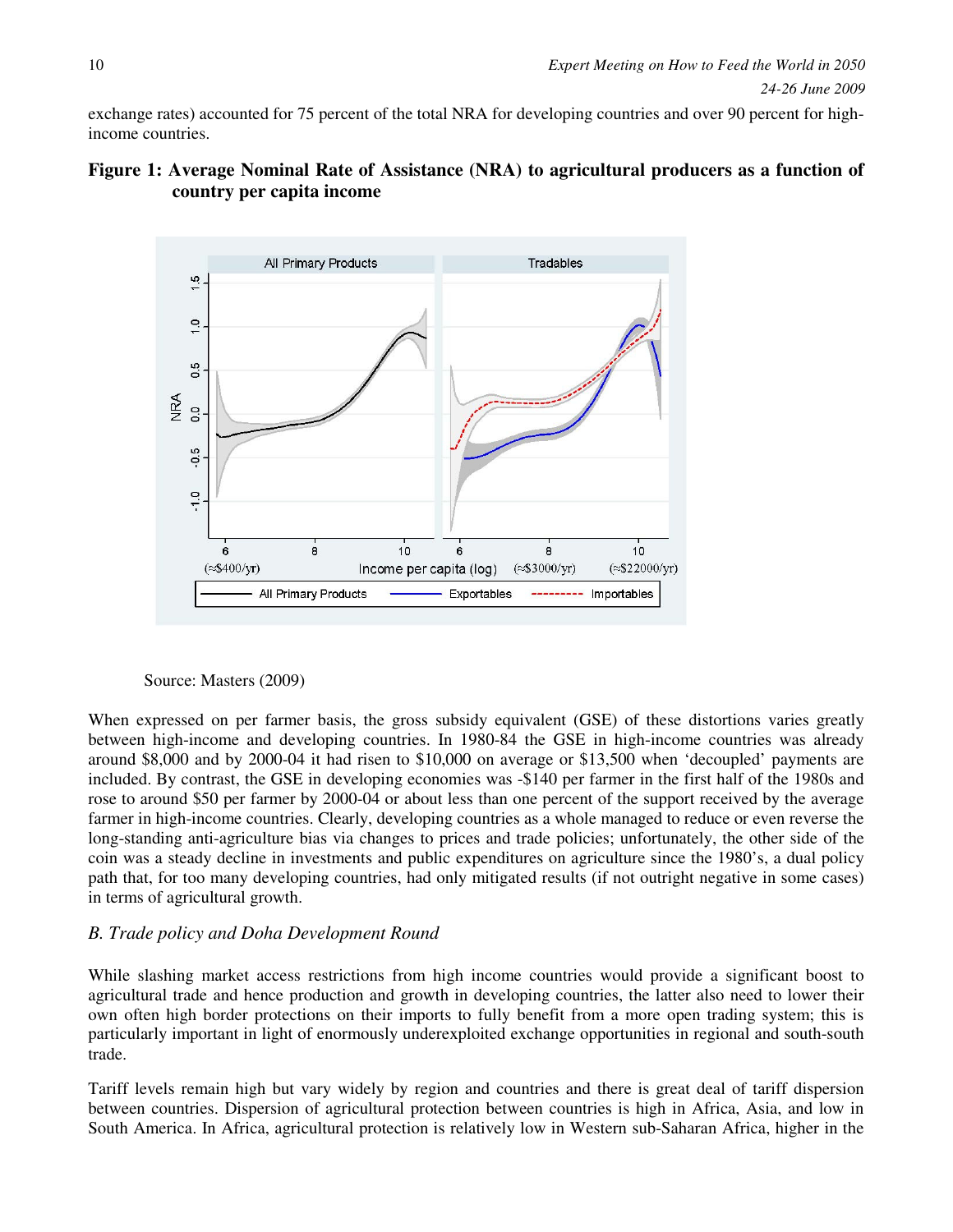South African region, and even higher in the Central African and North African regions. Tariff dispersion is particularly high for Middle Income Countries like Egypt (41.5 percent), India (58.4 percent), Morocco (40.8 percent), Nigeria (42.6 percent), Thailand (38.8 percent), Tunisia (46.3 percent) and Turkey (35.3 percent) (Bouet and Laborde, 2009). The agricultural exports of 108 countries out of 183 are restricted by average taxes amounting to more than 15 percent, 29 countries by average taxes amounting to more than 30 percent and five by more than 50 percent. In terms of agricultural trade diversification, least developed countries (LDCs) rely precariously on a very small set of traded products for their trade; by comparison HICs and MICs tradable product mix is more diversified.

On a product basis, agricultural protection is particularly high for a small number of commodities such as sugar, meat products, dairy, and tobacco and beverages (see Figure 2). Tariff escalation is still sizeable and the coexistence of ad-valorem with specific tariffs makes protectionism volatile. For example border tariffs are higher on average for meat products than livestock, milled products than cereals, and processed food than raw commodities.



## **Figure 2: World agricultural protection at the HS 2 level**

Source: Bouet and Laborde, 2009

Another factor that needs revisiting in light of its impact on developing agriculture is food aid. The issue has become increasingly contentious. It is also one of a handful of significant points of disagreement in current agricultural trade negotiations under the WTO's Doha Round, as the United States of America and the European Union wrangle over the possible trade displacement and developmental effects of food aid. Food aid is often blamed for creating disincentives for small farmers in recipient countries by depressing food prices, distorting markets, discouraging overdue policy reforms and fostering dependency.

During last year's global food shock, many low income food deficit countries (LIFDCs) were unable to import enough food to maintain domestic consumption levels because of trade finance restrictions imposed by export financing institutions in developed countries. This problem is a recurring one and was supposed to be dealt with under the Marrakesh Decision of the Uruguay Round but was never tackled. A way to deal with it would be to promote the creation of a Food Import Financing Facility (FIFF). The purpose of such a FIFF would be to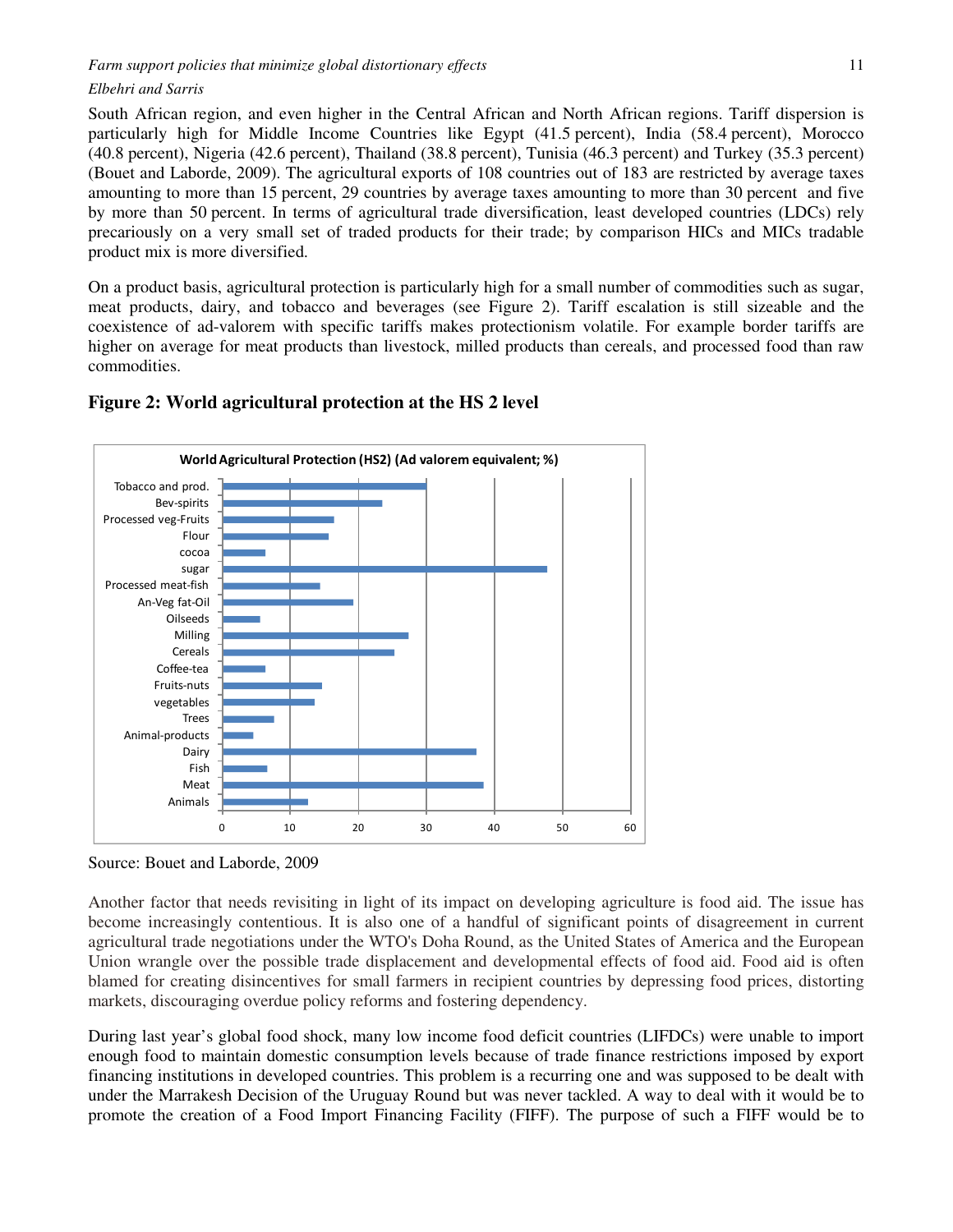provide additional trade financing to the agents of LIFDCs for the cost of excess food import bills, so as to maintain normal levels of quantities of imports in the face of price shocks, or to make it possible to import extra quantities in excess of normal commercial import requirements. FAO has worked out the modalities of such an international scheme, the idea of which is supported by export financing banks.

Commodity export earnings instability has been a long standing problem for low income commodity dependent economies. Existing or past international instruments are being debated a new. Examples include the EU's STABEX system (devised for ACP countries), SYSMIN (for mineral sector) and the IMF's Compensatory Financing Facility. The STABEX was devised for the benefit of ACP countries that are party to the Lome Convention with the European Union. Through this policy, the EU attempted to stabilize the export earnings of the ACP Countries. The STABEX objective was to reduce the instability of the agricultural export earnings of the developing countries which signed the Lome agreement. A commodity-by-commodity analysis by Aiello provided an empirical evaluation of the effects of the financial transfers disbursed by the EU. The results showed that STABEX had a positive impact on the sectors in which the drop of export earnings occurred (Aiello, 1999).

However, both the STABEX and SYSMIN (minerals) subsidy systems have been criticized for being procyclical rather than compensatory, and also contributing to the reinforcement of lop-sided production structures and not to the diversification of production. As a result, the EU has reduced reliance on these subsidy schemes. Agricultural growth in Africa can only proceed through development of a diversification and value addition strategy, and not reliance on exports of raw materials alone. Nevertheless, a new type of policy to manage export earnings risks would be to link commodity related compensatory payments to index based financial products, so that compensation can be made automatically and objectively.

## **2.3 Input subsidies and enhancing production capacity**

Input use (especially seeds and fertilizers) is obviously an important factor to improving agricultural production, productivity and farm income. Use of improved (selected) seed varieties is often associated with markedly higher yields. Likewise, lack of access to fertilizer is commonly cited by farmers as a major constraint on yields and production. Obviously, when such necessary inputs are underutilized, this inevitably points to one or different types of market failures. And input subsidies have often been used as a mechanism to stimulate agricultural production and induce agricultural growth and rural development.

In Africa, there has been a renewed interest in input subsidies to stimulate domestic production for enhanced food security, especially after the aftermath of the recent food price crisis (2006-2008). Such pressing demands are coming not only from the African governments, but also NGOs and supported by the international donor and development aid institutions, who have been chastened in the past by the failures of liberalized policies in supporting broad based agricultural development, particularly sustainable intensification of staple food crop production.

The question is whether input subsidies are a wise approach to spend public resources; and if so what conditions are required for successfully meeting their intended goals. Equally important are the lessons from past input subsidy experiences can we draw for designing better programs in the future.

The key criteria for input subsidy success is to entice farmers who currently do not use fertilizer to do so; this means an input subsidy program would ideally avoid a situation where input subsidies are transferred to farmers who already use fertilizer without the subsidy; target products with high supply response potential and with inelastic demand and supply among poor producers and consumers (e.g., staple grains). Input subsidies should also strive to avoid rent seeking from straight transfers resulting in economic (deadweight) losses (Dorward, 2009).

Effective input subsidies are best applied to overcome market failures constraining their use, especially in the production of staple crops (grains and tubers) when input use is sub-optimal. To be effective, input subsidies must also be targeted and rationed to limit costs. This is because a general input subsidy is difficult to channel to smallholders unless there is a limited number of tightly controlled supply chains, clear ways of identifying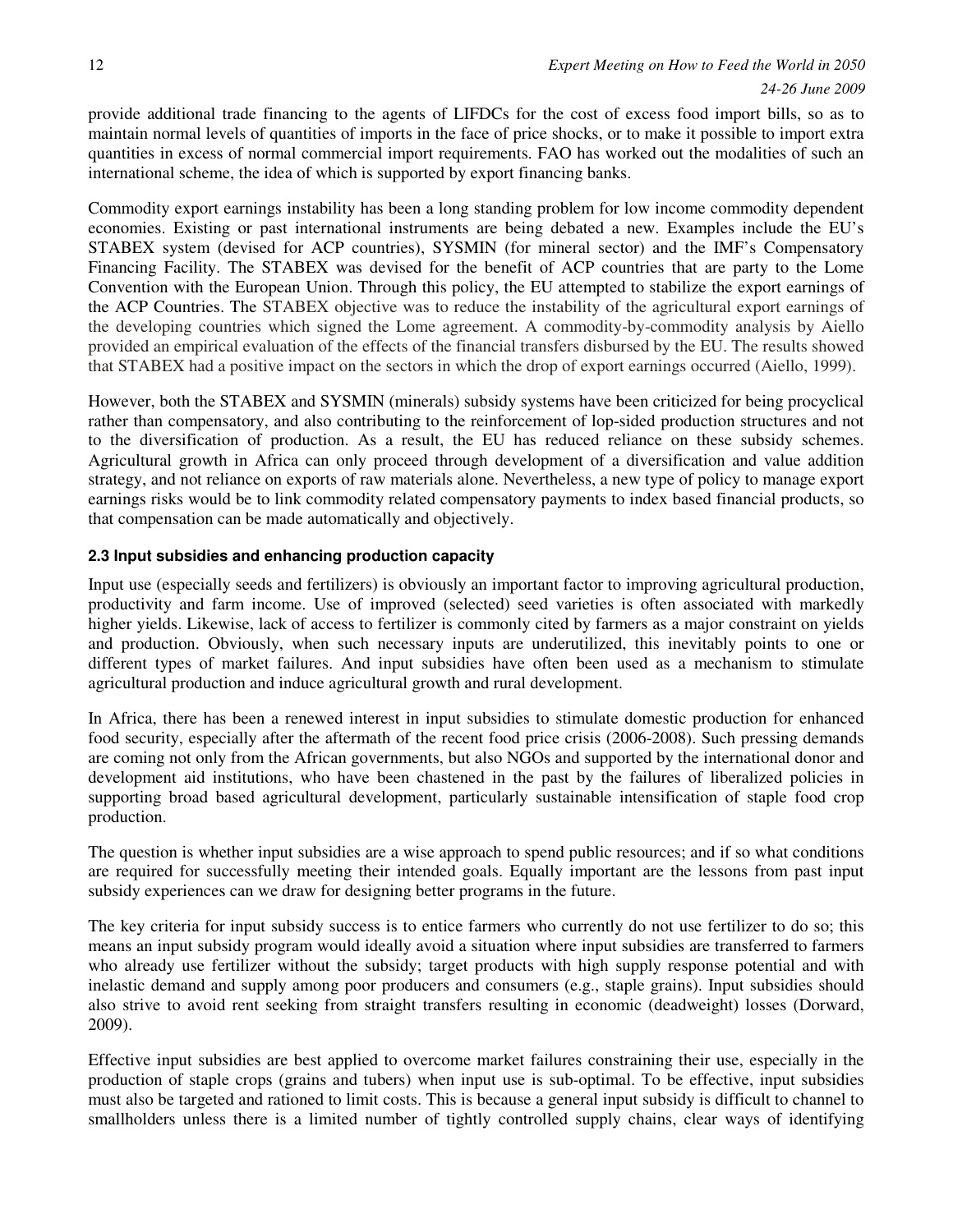#### *Farm support policies that minimize global distortionary effects* 13

### *Elbehri and Sarris*

intended beneficiaries, and a high degree of discipline and control of private fertilizer transactions (Dorward, 2009). Consequently, effective subsidies need not be large scale and across the board subsidies, for that would make them extremely costly with large transfers to recipients, not all of whom are in need of such outlays, and rent seeking behaviour from various stakeholders (especially the non-poor).

Often input subsidies are not enough by themselves. To be effective, they require large investments in complementary investments, output market development policies and institutional support. If successful, input subsidies could help develop a functioning input market and improved supply systems, build farmers know-how, and induce dynamic and spill over effects on rural economies and other agricultural activities beside the targeted commodities.

Yet, input subsidies have often run into ineffective or inefficient implementation entailing substantial risks in terms of costs; lack of exit strategy; practical difficulty of targeting the input subsidies to particular farm types; and inciting over use of inputs and adoption of input-intensive rather than labour-intensive management practices. There is also the problem of resource (mis)allocation between subsidising inputs and other priorities (e.g. research, investment in infrastructure) and on the targeted beneficiaries of the subsidies (consumers, producers, taxpayers). Moreover, input subsidies are always subject to the type of political economy considerations that have derailed past programmes in the past, especially for rationed input subsidies which create opportunities for those controlling the subsidies to divert them from their intended beneficiaries, be it users (subsidies not going to those targeted producers) and/or products (subsidies not going to those low productivity crops most in need of raising input use for greater productivity).

There are few cases of success stories relating effective use of input subsidies in developing countries. In many cases, such programs have been plagued by weaknesses of design and implementation (Dorward, 2009). Such weaknesses are often linked to the failure to develop an effective input supply and delivery system to the farmers, hence limiting any success from the intended program. The failure of past input subsidies also stems mainly from the lack of careful targeting and the absence of monitoring and evaluation of how these programs worked.

A review of several fertilizer subsidy programmes in Africa by Dorward (2009) shows that often these input subsidy programs tend to over emphasise setting specific production targets without due consideration to consumer interests or to wider pro-poor economic growth. As a result, input subsidies programs as currently implemented in many African countries are rarely implemented with necessary complementary investments in input market infrastructures and other market instruments (such as institutional support to farmers organizations) needed to ensure effective implementation of such programmes in the long run.

In face of these institutional and endemic implementation difficulties in developing countries, the question is whether input subsidy is the best way to encourage higher input use when desired. Are there alternatives to input subsidies or if justified, how can input subsidies be made part of broader strategies encompassing other critical market failure remedies that can also result in more optimal use of inputs in agricultural production.

One alternative to direct input subsidies is to devote the limited public resources to the development of effective input delivery system that can ensure greater input accessibility and affordability. Examples of intervention under this form of support include funding seed multiplication farms, support local production/processing of fertilizer, developing facilities to process imported input formulas, support to agronomic research focusing on developing adapted fertilizer formulas for specific crops and promote extension demonstration for best practices in input use, subsidizing infrastructure and transport of inputs from factory to local points of sales, etc The advantages of investing in input delivery and marketing systems are the potential widespread benefits to a large number of producers across a number of crops, allowing farmers to make optimal decisions on how much input to use and for which crops. Besides the clearly public-good dimension of such support, it also avoids the pitfall of inducing input over use, and allow for fewer opportunities for leakages and wasteful rent seeking behaviour. Still the actions may not be enough to correct for too high price of inputs (fertilizer) relative to produce prices. In such case, small scale farmers may still be discouraged from input use from high costs.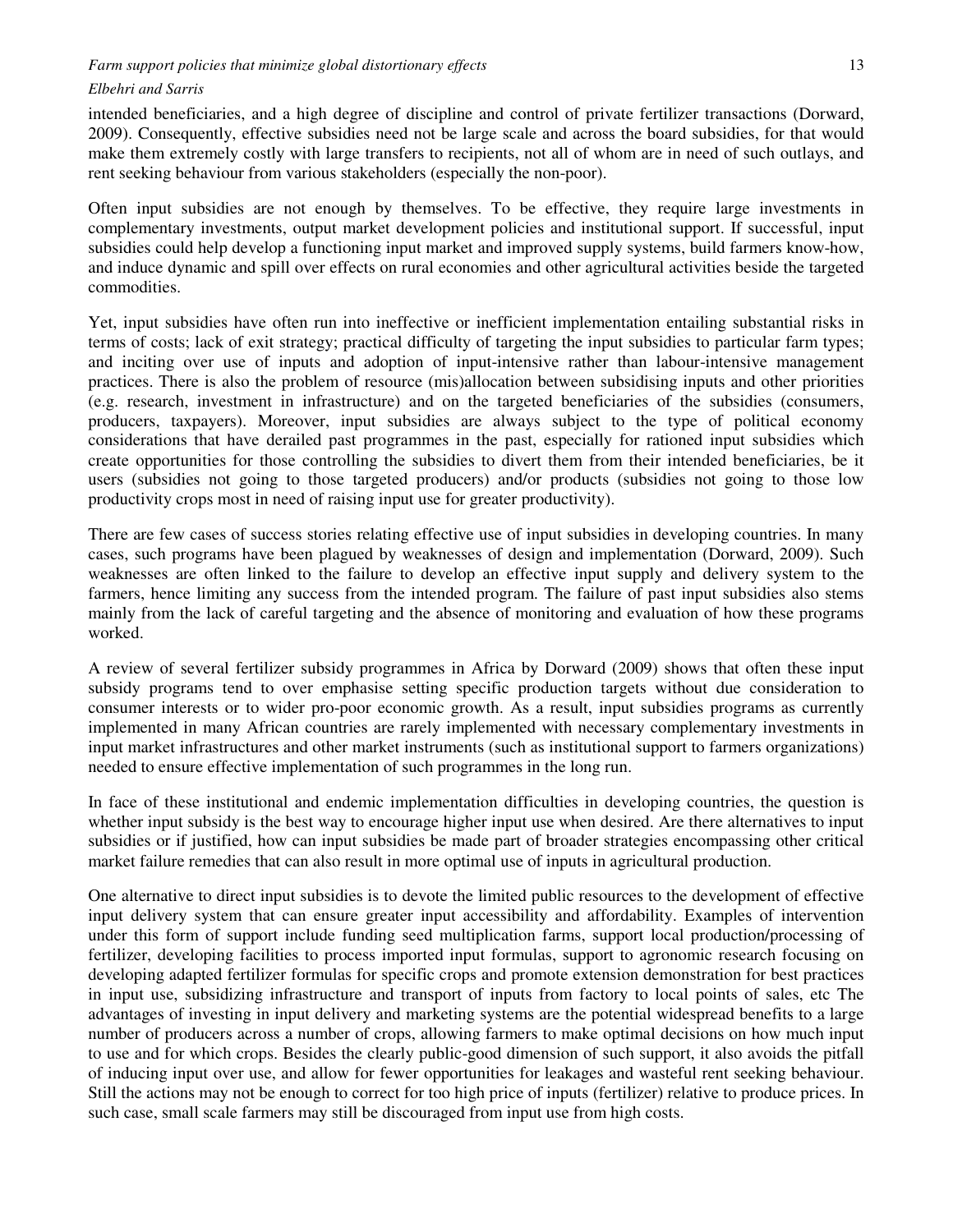Another channel to enhanced input use is better access to credit. Credit access is considered a prerequisite to input use in most farming situations. One alternative to direct input subsidy is to provide subsidized credit to farmers to finance input purchases. This form of support would overcome one of the most endemic causes of underutilization of inputs among small farmers. In fact, in many cases past state interventions on stimulating input use involved subsidized credit. Such approach has the advantages of avoiding the input-overuse possibility from subsidy and would also allow optimal decisions by farmers in deciding on the mix of input to use. However, this approach too has limitations. Even with subsidized and accessible credit, the price of unsubsidised inputs may still too high relative to product prices, and hence remain out of reach for small farmers who would need it the most. Also, misuse of agricultural credit programs in the past led to financial losses, and credits were often applied regressively (loans to well-connected and wealthy borrowers). In fact the demise of the farm credit programs in many developing countries allowing farmers to purchase inputs, is one of the justification for opting for significant subsidies to inputs as the only option that will significantly incite small poor farmers to access and use inputs such as fertilizer.

### **2.4 Agricultural risk, insurance markets and government role**

The role of the public sector in reducing agricultural risk could take many forms including supporting marketbased insurance schemes. For insurance, the Government role can range from simply providing the underlying regulatory framework for private insurance to subsidizing premiums or co-insurance to private schemes in cases of catastrophic losses.

The type of government role and its scope is determined by the type of risk, it frequency, and the scope of resulting losses. The World Bank (2005) offers a useful framework, termed risk layering, to categorize risks in terms of their insurability. Three layers are distinguished: (i) retention layer, (ii) insurance market layer, and (iii) tail risks layer. Layers are determined by the specific risks of each environment; but their size also depends upon the market for agricultural services, and government's policies which affect decision making (Conforti, 2009).

The first layer (retention layer) implies expected types of risks that are frequent and losses are small or manageable and are born by producers or operators. Here additional insurance normally is not required. The ability of farmers to retain small and frequent losses - that is, the size of the retention layer - depends upon access to agricultural services, and the functioning of the relative markets, such as those for credit, finance, transport, storage, or extension. Where such markets are incomplete or uncompetitive, farmer's ability to retain risks is hindered. In these cases, small scale farmers are forced to rely on other mitigation or informal ways to smooth consumption, which may perpetuate subsistence, hinder farm capital formation, and limit agricultural productivity growth (Carter, 2008). Farm support policies, such as those listed in Table 1 can play a role in alleviating these constraints.

There are other types of unexpected events that cause larger farm losses, but which can be mitigated by risk pooling via insurances. However, the agricultural insurance market remains largely underdeveloped in most developing countries, and for multiple reasons. In most cases, farmers are simply not aware of insurance programs or cannot properly understand how their work. Premiums may be out of reach for poor farmers and high transaction and delivery costs in remote rural areas may undermine incentives for insurance companies to operate. Lack of information (on risk exposure) and high transactions costs are main causes behind market failures in insurance. In those small cases where agricultural insurance do exist, the record has been mixed, and their sustainability outside government support is often questioned (Conforti, 2009).

One approach to insurance termed index-based insurance has been promoted as a solution to the problems facing conventional insurance programs in developing countries context (World Bank, 2005). The index-based (or parametric) insurance rely on using pre-determined indemnities that can be triggered by changes in an index whose values are expected to affect individual subscribers to a pre-determined extent. Indexes replace costly *expost* damage assessments by insurers, and help reduce information asymmetries (required to calculate risk exposure). However, the approach implies that the subscriber assumes the so called basis risk, that is no compensation is paid for damages which exceed – or are short of - what is predicted by the correlation between the occurrence of an event (such as annual rainfall below a given amount) with the expected damage (Berg and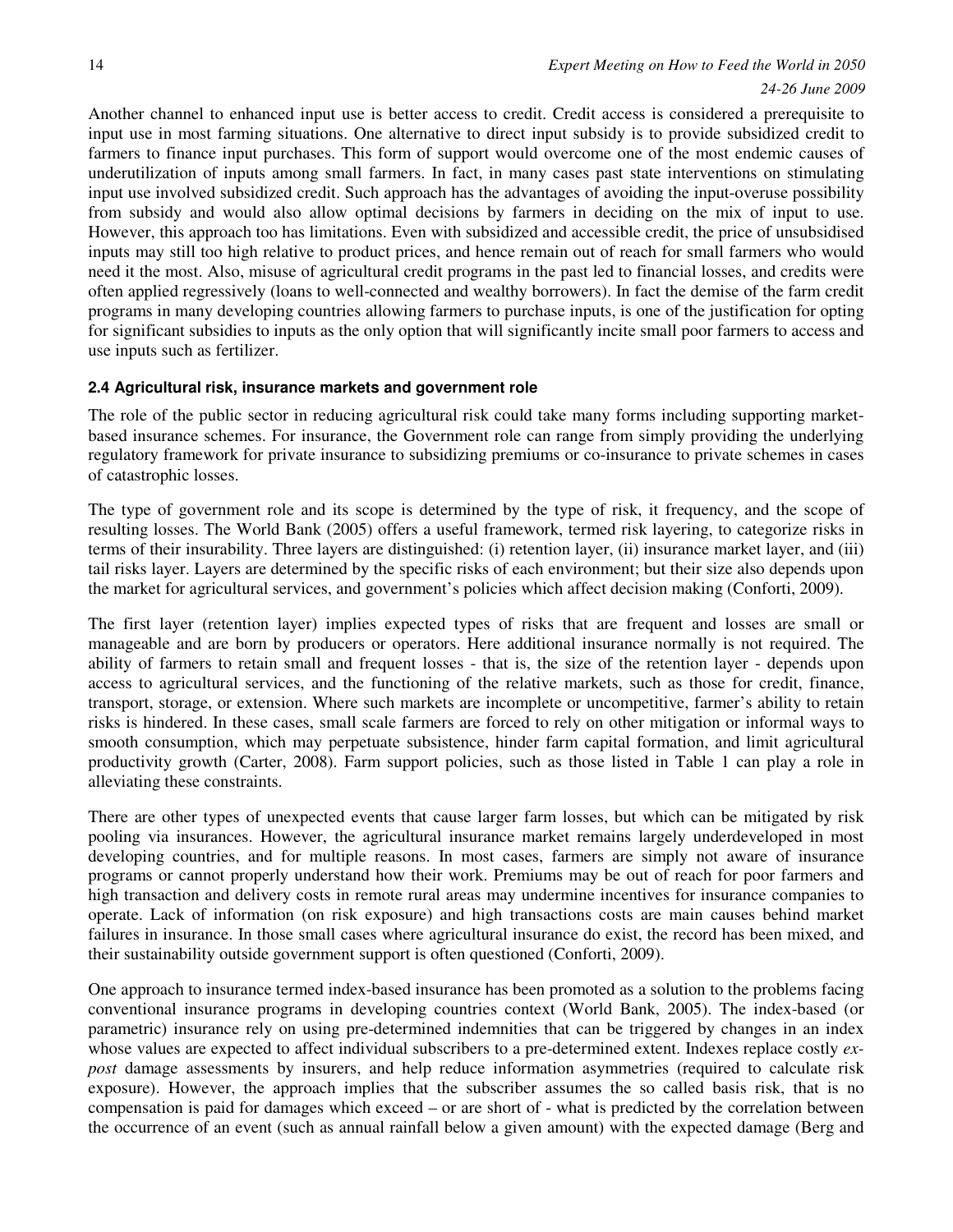Schmitz, 2006). Parametric insurances have been developed mainly on weather parameters, based on the notion that climatic variability is the first most important reason for vulnerability (OECD, 2008). But there may be other index types to use such as area-based yield insurances.

We have seen that governments can play a variety of roles in correcting for market failures blocking the development of insurance markets and/or help farmers better cope with non-insurable risks via strengthening basic agricultural service markets (credit, extension, storage, market information and price policies). To overcome the market failures (lack of or asymmetric information resulting in high start up and transaction costs) that prevent the growth of private insurance markets (including index-based programs), government can provide support through a variety of channels including investments in market information systems and related infrastructure required for proper functioning of private or market based insurances. For those infrequent but high (catastrophic) loss events (tail risks layer), governments can also help with co-insurance since these types of risks cannot normally be handled by private insurance without running insurance firms out of business.

However the record of government interventions in formal insurances schemes has not been very successful. Conforti (2009) surveyed several developing country experiences with agricultural insurance schemes and found that there are cases where informal mechanisms as well as micro-insurances have been crowded out by public intervention. Conforti divided country cases studies into three categories, those cases where government assume minimum role providing no more than contract regulation and information disclosure; those cases involving government contribution to re-insure against covariate risks and extreme events; and those cases where government directly contribute to premium subsidization. In country cases where farm insurance is privately supplied as in Argentina, Ukraine and India, their coverage has been extremely small (no more than one percent of all farms) and typically covering larger farms and high value products only. Examples of government premium subsidization from Mauritius, India, Morocco and the Philippines, were found to be plagued with inefficiency and misuse. Even in schemes using index-based insurances, only few successes could be found, as in the case of Mongolia's livestock index based insurance where government cover extreme events with assistance from World Bank loans. For other cases of government support to index-based insurance schemes such as in India (through microfinance) or in Malawi (through farmers organizations), the verdict is rather negative on their performance.

Experiences learned from the above case studies indicate that governments tend to intervene mostly via premium subsidization and that these experiences have shown more failures than successes, due to widespread inefficiencies and sometimes misuse. Clearly, new and innovative approaches are needed. It is not enough to say we need to promote market-based insurance and other risk mitigation schemes. What is needed is to remove or correct for the underlying market failures preventing risk management solutions from becoming a normal component of farmers choice (and decision making) set. This begins with improving the critical agricultural service markets (credit, information, and other production and marketing smoothing options). Next, encouraging the emergence of fully private insurance system in poor rural areas, by involving pre-existing organizations (such as farm organizations, micro-finance institutions) and Government, donor or NGO temporary support with "start-up" costs and help them develop building trust and consolidate relations. Where subsidized premiums to private insurance can be justified, this must clearly be carried out in a context of a clear exit strategy when benchmarks for transaction costs, market thickening, and coverage for small holders and producers of staple crops (not just high value crops) are attained.

#### **2.5 Climate change, carbon offsets and developing country agriculture**

Another emerging area, with potential implication for agricultural growth and development in developing countries is the possibility of the use of carbon offsets in developed countries to promote carbon reducing but at the same time productivity enhancing agricultural technologies and investments in developing countries. Currently many developing countries governments are not willing to tackle agriculture–climate change linkage for fear that commitments to greenhouse gas (GHG) reductions may undermine agricultural growth and food security. However, there may be considerable opportunities for investments in new GHG abatement technologies that may also offer new sources of investments with positive spill over effects for agriculture in terms of enhanced capacity and greater productivity. Such investments could well be financed by carbon offsets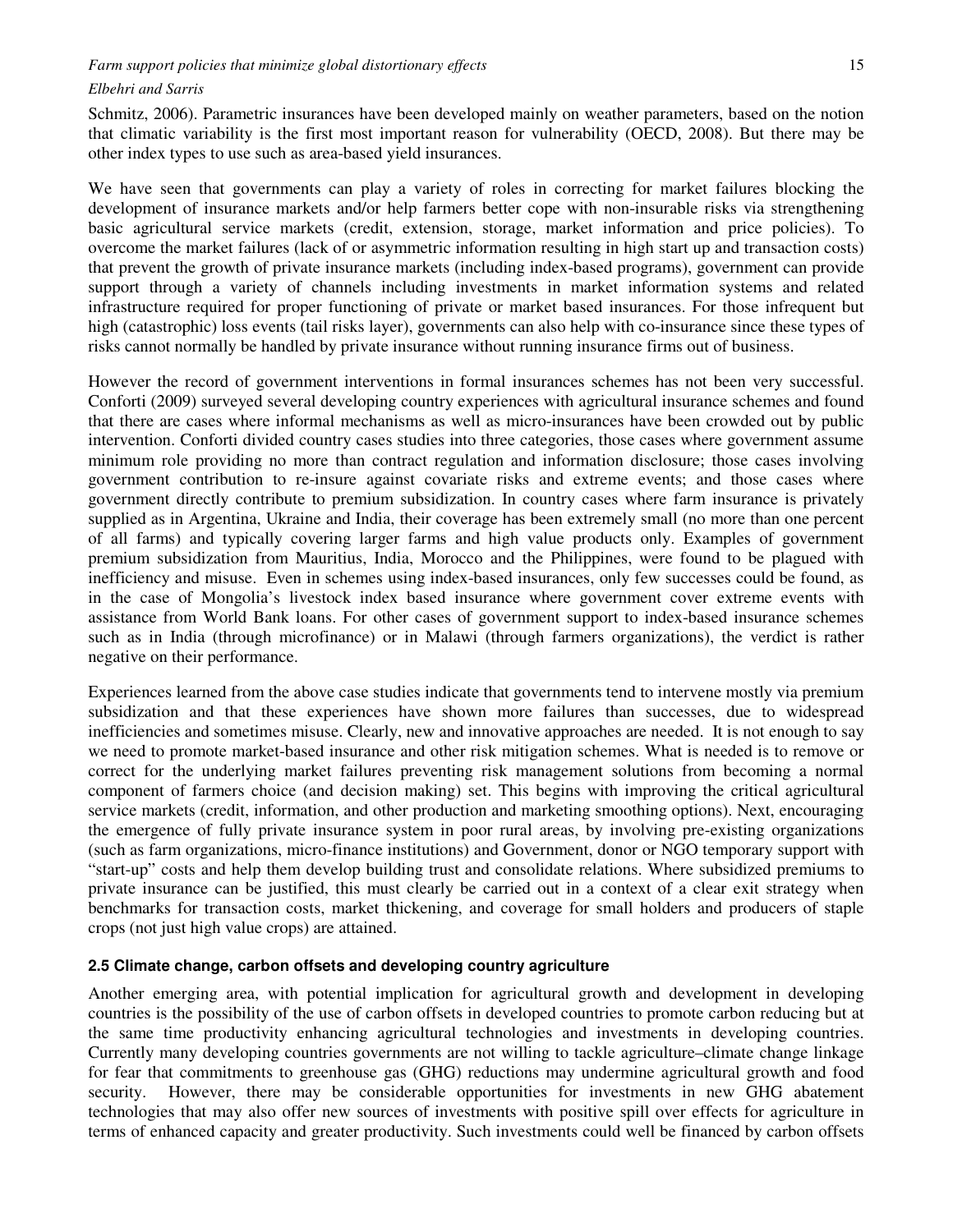in developed countries, and could provide a win-win type of carbon offset. However, to reverse the negative attitude of developing countries towards adding agriculture in carbon offsets, there is a need for technical work to specify the carbon emitting patterns of various agricultural production systems.

The market for carbon offsets is still at it infancy and there are lot of unknowns as to its implication and its ramifications. In the United States of America, as there is a push to create a separate source of carbon allowances for farmers, who can opt for eco-friendly farming techniques or plant trees and would earn so-called offsets to sell alongside government permits on carbon markets. Such market is potentially huge given the scale of pollution coming from agriculture. Currently, the carbon-offsets market is at a pilot stage. At the Chicago Climate Exchange, a pilot program lets farmers supply credits for sale to companies, such as Ford Motor Co. and American Electric Power Co., which have agreed to voluntary emissions limits. Its sibling Chicago Climate Futures Exchange, in November 2008, began trading futures that can be used if a mandatory cap-and-trade law is enacted. Currently, U.S. legislation under proposals seek to subsidize emerging markets for environmental services, such as carbon sequestration, renewable energy production, and providing clean air, clean water, and wildlife habitat. If passed, such legislation will herald over time the emergence over time of a whole new industry based on carbon-offset system.

The implications for developing countries of these GHG reduction type programs whether incentivised by targeted subsidies or carbon offsets are not documented or understood. De Gorter (2009) argues that most of the mitigation potential in developing country agriculture will come from emission abatement activities resulting in changes in production practices and not in reducing fossil fuel consumption and output. Such changes can be facilitated with carbon offsets in the form of targeted subsidies for abatement activities. However, private agents cannot do it along, and public investments in R&D, extension services and technology transfer packages are required. De Gorter also argues for new financing mechanisms outside the current CDMs which, as currently designed, have not proved of limited use in developing country agriculture. Moreover, this may also call for rethinking domestic agricultural policy in developing countries, such as input subsidies by rechannelling public interventions into production practices that also lead to reduced emissions. Still large financial aid to developing countries may be required given the large investment required to finance R&D and new institutions to deliver the altered production practices.

*In summary, this paper arguse that while OECD farm support subsidies can be further reformed to return their negative distortionary effects on developing country agriculture, the latter can also be much more stimulated from actions developing countries can do themselves. This begins with a serious strategy for robust and sustained investments strategy for agriculture with for role for public, private and foreign direct investment. Also, improving agricultural productive capacity necessitates developing the infrastructure for input (seeds, fertilizer) supply and accessibility, and when necessary, promote effectively targeted input subsidies. Such investment strategy should also include the promotion of risk reduction and risk coping policies for poor producers. This includes market based safety nets designed as a supplement to other relevant domestic support measures.* 

*Another area pregnant with potentially large flows of investments to developing countries (under largely unknown modalities) arises from the global efforts to tackle climate change and reduce GHG emissions. Such influx of investments could transform swats of developing country agriculture is they bring along new and improved technologies, more input use efficient and more productive. However, this is still largely a new area that requires further research and investigation. More work is needed at technical and institutional levels to understand how best to include developing countries in emerging carbon offset markets, and this could form a significant part of FAO technical work.* 

*Finally, a new Doha Agreement would be highly desirable from developing countries perspective if it places significant ceilings on commodity-based distortionary domestic farm support and include major reductions in market access restrictions. Also, such an Agreement must allow developing countries sufficient flexibility, including a Special Safeguard and Special Products. These measures are necessary for many developing countries to successfully complete their agricultural transformation.*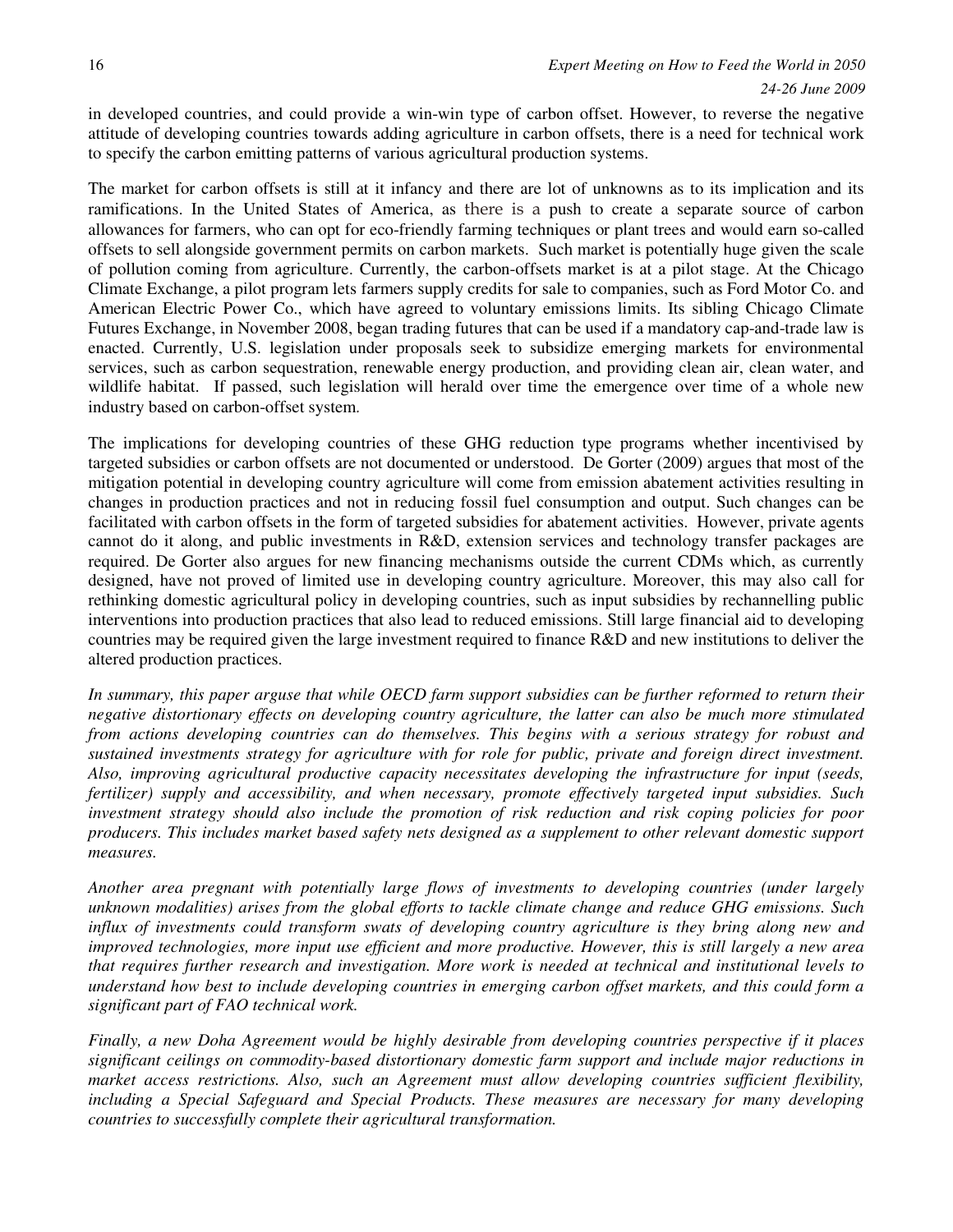### **3. SUMMARY. OPTIONS FOR NON-DISTORTING FARM SUPPORT**

In the paper the following types of policies have been identified as possibly non-distorting while at the same time meeting some of the policy objectives that are prevalent in today's world.

**Encourage the further decoupling of farm policies in developed countries**. There is an overall tendency within OECD to move gradually to more decoupled forms of support and this should be encouraged. Overall, OECD commodity specific farm support has declined from over 80 percent in 1986 to about 50 percent in 2007. This reduces distortions and makes future reductions in support more politically feasible. It can also be justified as an exit strategy from farming for many developed country farmers.

**OECD countries could offer compensatory financing for developing country producers.** Given the continued support to OECD farmers, fairer trade can be achieved by compensating developing country producers for distorting (amber and blue box type) support accorded developed country farmers. One option is to agree that a certain percentage of farm subsidies in OECD countries be put into a global development fund to be distributed to eligible developing country (especially LDC) farmers along established criteria for eligibility, such as the estimated distorting effect on them from developed country policies. The funds could be used for projects to raise production, ensure sustainability of productive resources, agricultural research, and improvement of local human capital that is tied to agriculture.

**Promote decoupled policies to maintain agricultural production "reserve" in high income countries**. Such policies, which could include support for land set asides, support for technology and farm human capital skills, incentives to maintain set-aside land in production ready and environmentally sustainable condition, and other similar policies, could be a powerful alternative to physical and very expensive "commodity reserves" which are not only hard to organize, but also very questionable in their effectiveness.

**Use carbon offsets in developed countries to promote carbon reducing but at the same time productivity enhancing agricultural technologies and investments in developing countries**. Currently in most developing countries governments are not willing to face up to the issue of including agriculture in the environmental debate, for fear that only the negative GHG contributing part of their agriculture will be emphasized. However, there is considerable room for promoting investments and technologies in developing country agriculture that will both increase productivity as well as reduce GHGs. Such investments could well be financed by carbon offsets in developed countries, and could provide a win-win type of carbon offset. However, to reverse the negative attitude of developing countries towards including agriculture in carbon offsets, there is a need for technical work to specify the carbon emitting patterns of various agricultural production systems.

**Agricultural insurance in OECD should deal only with extreme and upredictable agricultural risks that cause market failures**; As OECD farm support shifts from commodity based to decoupled measures, farm incomes have become more variable, and safety nets in the form of risk mitigation measures, such as revenue or weather insurance are been increasingly relied upon to provide protection from unpredictable low farm incomes. Existing agricultural insurance schemes are inefficient, expensive, and distortive, as they entail high transaction costs and as they tend to increase the expected returns of covered products. In addition they crowd out private insurance companies. For insurance schemes to be non-distortive, they need to be more market based, for instance in the form of index based weather and price insurance, with payments depending on rather unusual and unpredictable events. In other words, agricultural insurance must concentrate on dealing with the so-called "market failure" part of agricultural risks, while leaving the other risks to be handled by the private market and farmers themselves. Hence more market-based agricultural crop insurance, that deals with market failures, must be encouraged as a way to providing non-distortive safety nets to OECD farmers.

**Lower market access restrictions imposed by OECD countries on agricultural imports from developing countries, especially LDCs.** Such restrictions in the form of tariff barriers, standards, phytosanitary restrictions, etc**.** have an important negative impact on developing countries. Exports from developing countries still face high import barriers, except for countries that benefit from preferential tariff access such as those benefiting from GSP (Plus), AGOA or EBA. Recent analyses show that the beneficial effects for third countries of a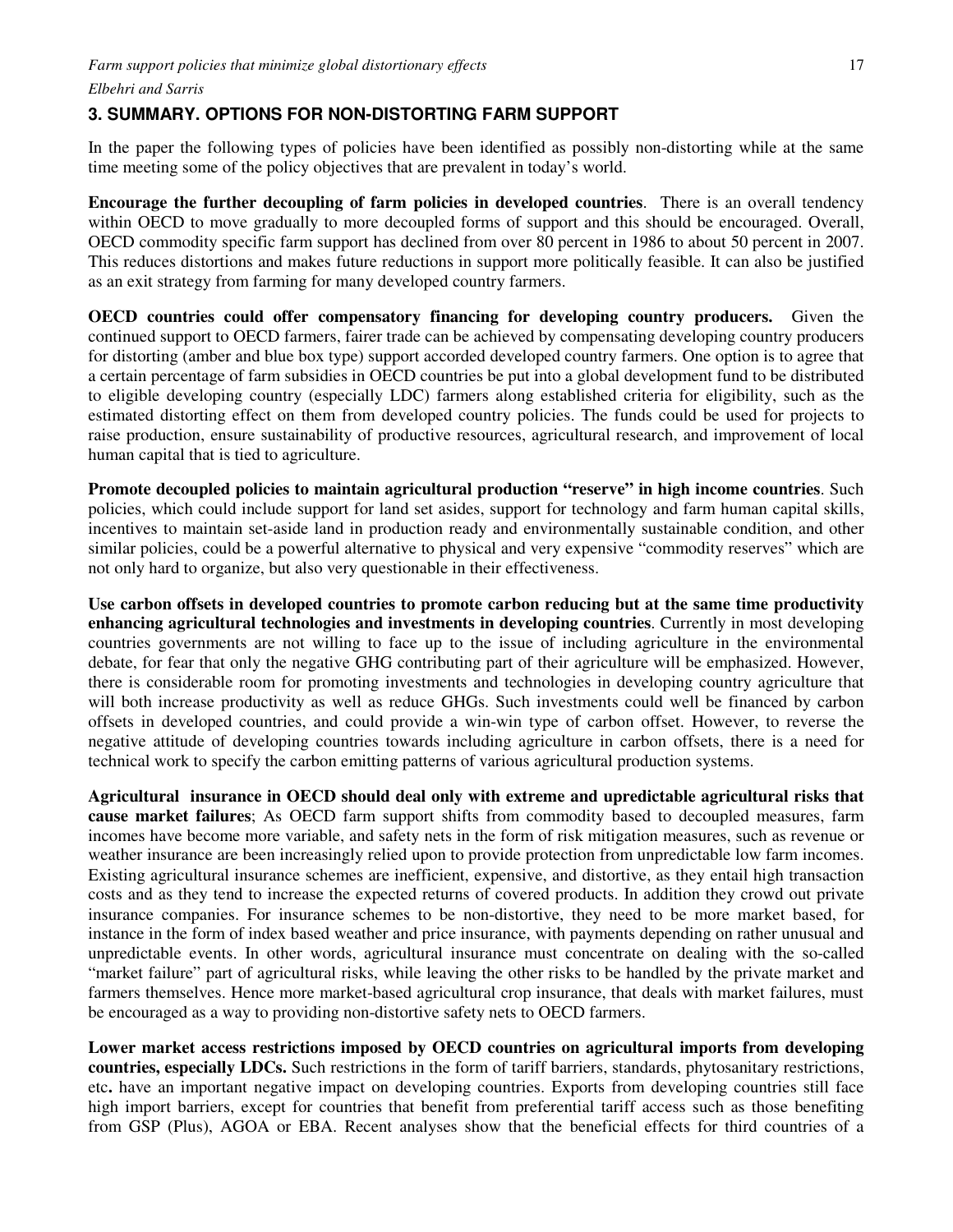complete removal of the CAP and other OECD trade restrictions stem mainly from the tariff dismantling. Everything But Arms (EBA) type of trade policies of developed countries versus LDCs seem appropriate.

**Promote a Food Import Financing Facility (FIFF) to insure LIFDCs from sudden and adverse movements in their food import bills**. During last year's global food shock, many low income food deficit countries (LIFDCs) were unable to import enough food to maintain domestic consumption levels because of trade finance restrictions imposed by export financing institutions in developed countries. This problem is a recurring one and was supposed to be dealt with under the Marrakesh Decision of the Uruguay Round but was never tackled. The purpose of such a FIFF would be to provide additional trade financing to the agents of LIFDCs for the cost of **excess food import bills**, so as to maintain normal levels of quantities of imports in the face of price shocks, or to make it possible to import extra quantities in excess of normal commercial import requirements.

**Promote a market based and more automatic compensation scheme for negative agricultural export earnings variations for commodity dependent low income countries.** The problems of the earlier EU STABEX scheme as well as its successor the FLEX scheme are well known, and they are due to the ex-post nature of their compensatory structure. The same is true of the IMF CFF facility. In the meantime, the underlying problem facing low income commodity dependent economies has not diminished. The idea behind the new type of policy is to link commodity related compensatory payments to index based financial products, so that compensation can be made automatically and objectively.

**Promote public and private sector investment strategies.** This involves emphasis on public investments in various infrastructure and technology related areas of relevance to agriculture, as well as the promotion of public-private partnerships for the development of commodity value chains. Increased overall public investment must be combined with appropriate composition of such investments to promote growth. There is a need for appropriate guidelines for public sector investments in different groups of developing countries.

**Promote the use of effective market enhancing subsidies.** These may include policies to create input and output markets where none exist, policies to promote fertiliser and other input use as part of a wider growth strategy, policies to promote competition in input supply, policies to promote pro-poor growth and food security, etc. Such policies are considered domestic support policies, and flexibility in their use could be allowed for developing countries and LDCs in the WTO agreements.

**Use trade policies selectively to support and complement domestic investment programs**. The best policies to promote domestic agricultural investments are direct ones, targeted to the relevant sectors. Trade policies, however, should not undo or counter what domestic investment policies and strategies do. Hence policy space, perhaps in the form of tariff flexibility to allow for "development gaps", could be envisioned to allow developing countries to support domestic investments. In this context WTO may need to recognize and differentiate the developmental orientation of trade instruments in low income countries compared to the pure farm support nature of policies in developed countries.

**Promote risk reduction and risk coping policies in developing countries**. Developing countries' agriculture is much more exposed to various natural and market risks. For lack of other instruments and safety nets, much of DC producers' savings capacity is spent in self insurance. In addition they often become trapped in low return but low risk production activities. Policies to reduce the risks faced by low income farmers and to help such producers cope with negative shocks could be instrumental in unleashing their own savings potential and moving them out of their poverty trap. Market based safety nets could be a useful supplement to other relevant domestic support measures, but must be allowed under the WTO agreement.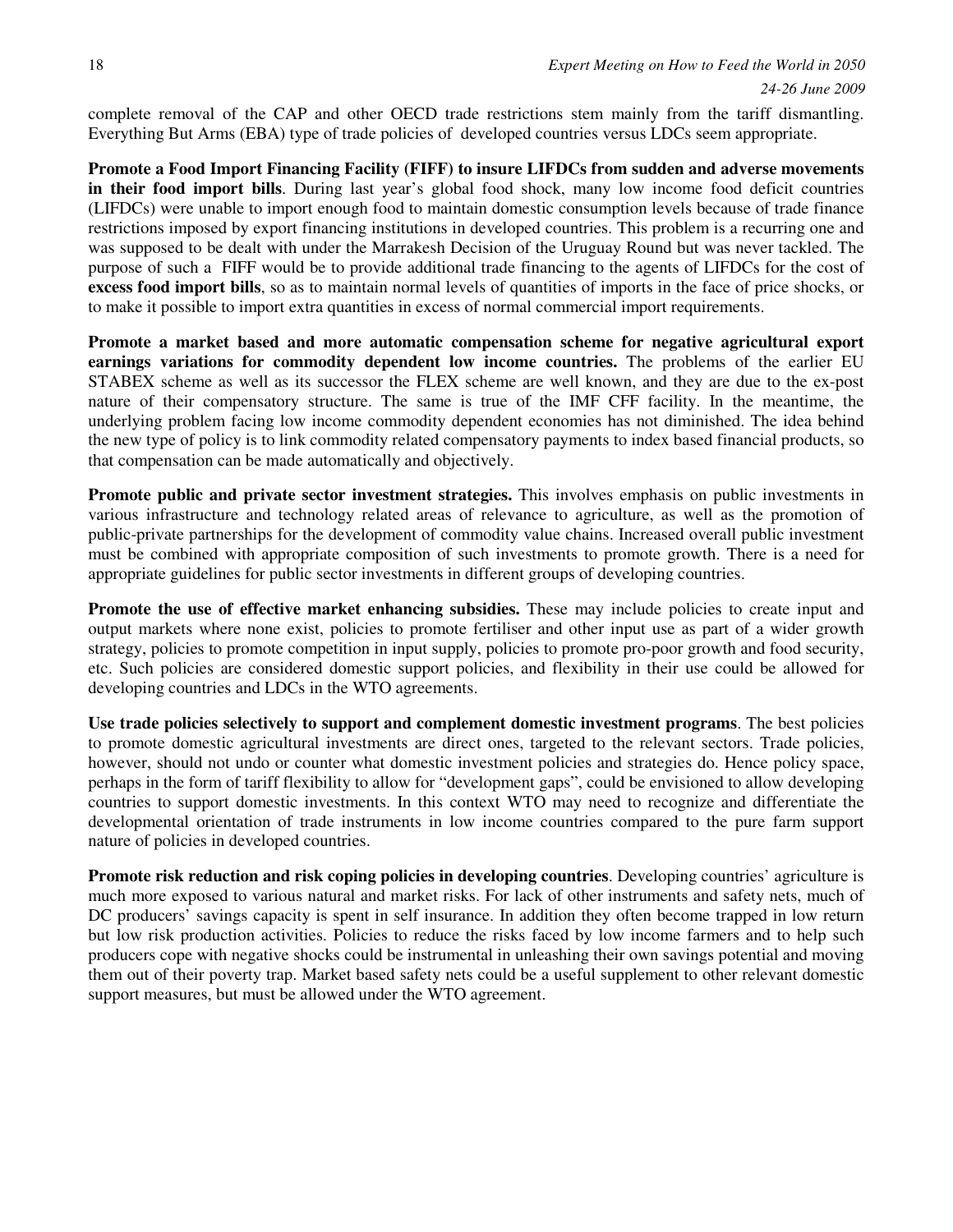### **Reference**

- Aiello F., 1999, "The Stabilisation of LDCs' Export Earnings. The Impact of EU STABEX Programme", *International Review of Applied Economics*, 1999, Vol. 13, n. 1, pp. 71-85.
- Anderson, K., 2009, "Policies Affecting Agricultural Incentives in Developing Countries", paper prepared for FAO.
- Anderson K., Martin, W., and E. Valenzuela, 2006, "The Relative Importance of Global Agricultural Subsidies and Market Access", *World Trade Review*, 5(3): 357-76, November.
- Baffes, J. and H. de Gorter, 2005. "Disciplining agricultural support through decoupling", World Bank Policy Research Working Paper 3533.
- Berg E. and B. Schmitz, 2006, "Weather based instruments in the context of whole farm risk management", Paper presented at the 101<sup>th</sup> EAAE Seminar "Management of Climate Risk in Agriculture", Berlin
- Bezemer, D. And D. Headey, 2006, "Something of a Paradox: The neglect of Agriculture in Economic Development" Paper presented at the IAAE conference, Gold Coast, Australia, August 12-18, 2006.
- Bouët, A., 2008, "The expected benefits of trade liberalization for world income and development: opening the black box*",* IFPRI, Food Policy Review 8.
- Bouët A., & Laborde, D., 2009, "Market Access Versus Domestic Support: Assessing the relative impacts on Developing Countries Agriculture", paper prepared for FAO.
- Carter M. R., 2008, "Inducing Innovation: Risk Instruments for Solving the Conundrum of Rural Finance", Keynote Paper Prepared for the 6th Annual Conference of the Agence Française de Développement and The European Development Network Paris, 12 November
- Conforti, P., 2009, "Agricultural insurance and risk management: Developing Countries Experiences", paper prepared for FAO
- Corden W.M., 1977, The Theory of Protection, Paris, Economica.
- De Gorter, H., 2009, "*Integrating Developing Country Agriculture into Global Climate Change Mitigation Efforts*", paper prepared for FAO.
- DFID (2005), quoted In: Bezemer, D. And D. Headey, 2006, "Something of a Paradox: The neglect of Agriculture in Economic Development" Paper presented at the IAAE conference, Gold Coast, Australia, August 12-18, 2006.
- Disdier A.-C., Fontagné L., Mimouni M. (2008), The Impact of Regulations on Agricultural Trade: Evidence from SPS and TBT Agreements, American Journal of Agricultural Economics, 90(2): 336–350.
- Dorward, A., 2009, "Rethinking agricultural input subsidy programmes in a changing world," Paper prepared for FAO.
- Garrido, A. and M. Bielza, 2008, "Evaluating EU risk management instruments: policy lessons and prospects for the future", Chapter 4 in Meuwisen *et al* (2008).
- Glauber, J.W. (2004): "Crop Insurance reconsidered". *American Journal of Agricultural economics*, 86: 1179- 1195.